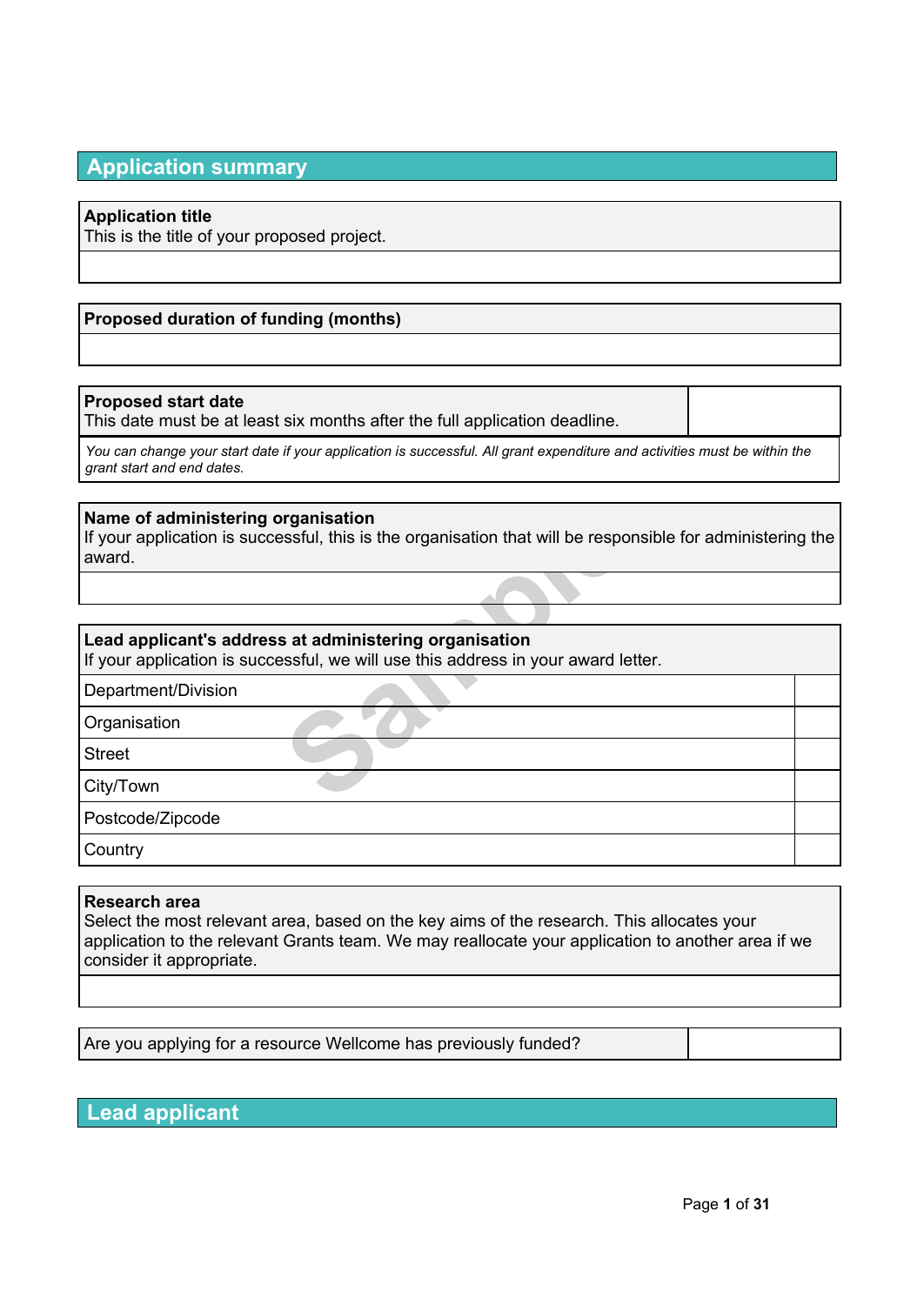| <b>Lead applicant details</b> |  |  |  |  |
|-------------------------------|--|--|--|--|
| <b>Full Name</b>              |  |  |  |  |
| <b>Department</b>             |  |  |  |  |
| <b>Division</b>               |  |  |  |  |
| Organisation                  |  |  |  |  |
| <b>Address Line 1</b>         |  |  |  |  |
| <b>City/Town</b>              |  |  |  |  |
| <b>Postcode</b>               |  |  |  |  |
| <b>Country</b>                |  |  |  |  |
| <b>Telephone No.</b>          |  |  |  |  |
| <b>Email Address</b>          |  |  |  |  |

*For multi-user equipment applications, you can list additional researchers in the 'Details of resource, technology development or equipment' section, with an explanation of why they need the equipment.*

# **ORCID iD ORCID iD**

# **Career history (current/most recent first)**

| <b>ORCID ID</b> |                           |                                            |                |                     |              |  |
|-----------------|---------------------------|--------------------------------------------|----------------|---------------------|--------------|--|
| <b>ORCID ID</b> |                           |                                            |                |                     |              |  |
|                 |                           |                                            |                |                     |              |  |
|                 |                           | Career history (current/most recent first) |                |                     |              |  |
| From            | To                        | <b>Position</b>                            |                | <b>Organisation</b> |              |  |
|                 |                           |                                            |                |                     |              |  |
|                 |                           |                                            |                |                     |              |  |
|                 | <b>Education/training</b> |                                            |                |                     |              |  |
| From            | To                        | Qualification                              | <b>Subject</b> |                     | Organisation |  |
|                 |                           |                                            |                |                     |              |  |

| <b>Education/training</b>                               |  |  |  |  |  |  |
|---------------------------------------------------------|--|--|--|--|--|--|
| From<br><b>Qualification</b><br>Subject<br>Organisation |  |  |  |  |  |  |
|                                                         |  |  |  |  |  |  |

#### **Source(s) of personal salary support**

State all your sources of salary funding (for example, through your organisation's block grant from a higher education funding body), and the percentage of your salary they contribute. Answer 'not applicable' if you are not currently employed.

*Your source of salary may affect your eligibility - please check the scheme webpage.*

If your source of salary places any restrictions on intellectual property rights or publications arising from your research, *contact us as this may also affect your eligibility.*

# **Clinical status**

Are you a healthcare professional?

Indicate your healthcare profession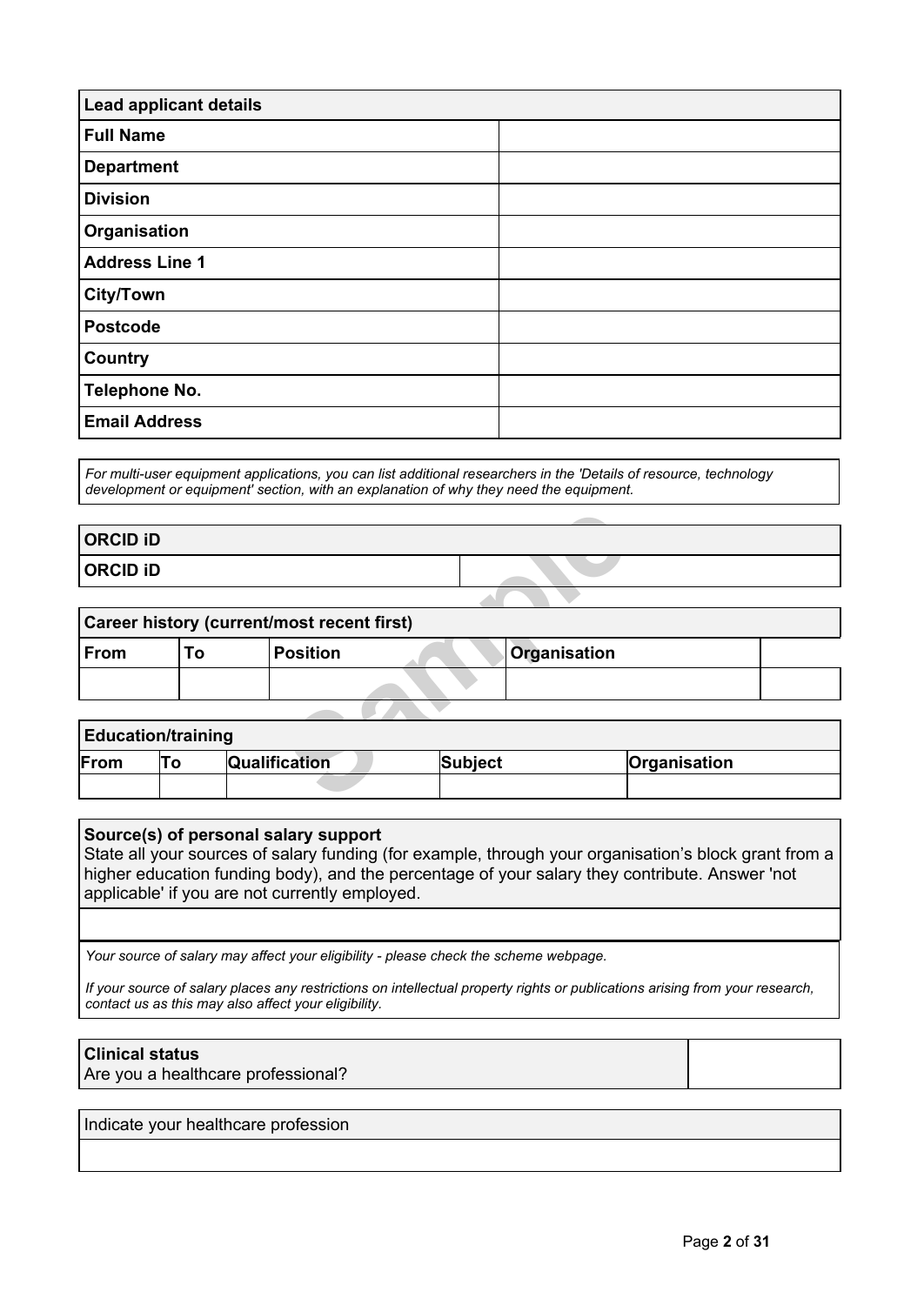| Are you clinically active? |  |
|----------------------------|--|
|                            |  |

# **What is your specialty?**

If your specialty is not on the list, select 'Other' and specify.

### Specify

#### **Career breaks**

Have you taken a break from research or any periods of part-time work? This could include periods of parental or long-term sick leave, or if you had caring responsibilities. You can also include any periods where you were unable to work because of the COVID-19 pandemic.

We take breaks from research into account when we consider your track record. State when and for what period you took a break, or were working part-time. We are not asking for the reasons for this break so please do not provide these here, *including sharing any sensitive personal health information.*

### Provide details

this award part-time?<br>
is award part-time, either from the start or part<br>
st organisation must employ you on a part-time<br>
reer opportunities. If you're applying for funding, you can<br>
you to acknowledge receipt of you have Do you wish to undertake this award part-time? If you wish to undertake this award part-time, either from the start or part way through the grant, your host organisation must employ you on a part-time basis during that time.

We provide flexible research career opportunities. If you're applying for funding, you can request flexible and part-time working. This could be to help you manage family commitments or if you have individual needs which make undertaking *an award full time challenging.*

We always try to accommodate requests, as long as your employing organisation agrees to the working arrangement. Your Grants Adviser will contact you to acknowledge receipt of your application after the scheme application deadline; you should discuss any flexible working plans with them as early as possible. If you have any questions before you apply, *please contact our Grants Information Desk.*

# **What experience do you have managing a resource, a technology or equipment?** (350 words max.)

#### **Career contributions**

What are your most important research-related contributions? These may be from any stage of your research career. State what each contribution was, when it came about, why you think it is important and what impact it has had. Examples include publications, patents and impacts on policy.

(350 words max.)

### **Research outputs**

List up to 20 of your most significant research outputs; at least five of these must be from the last five years. For 10 of these outputs, provide a statement describing their significance and your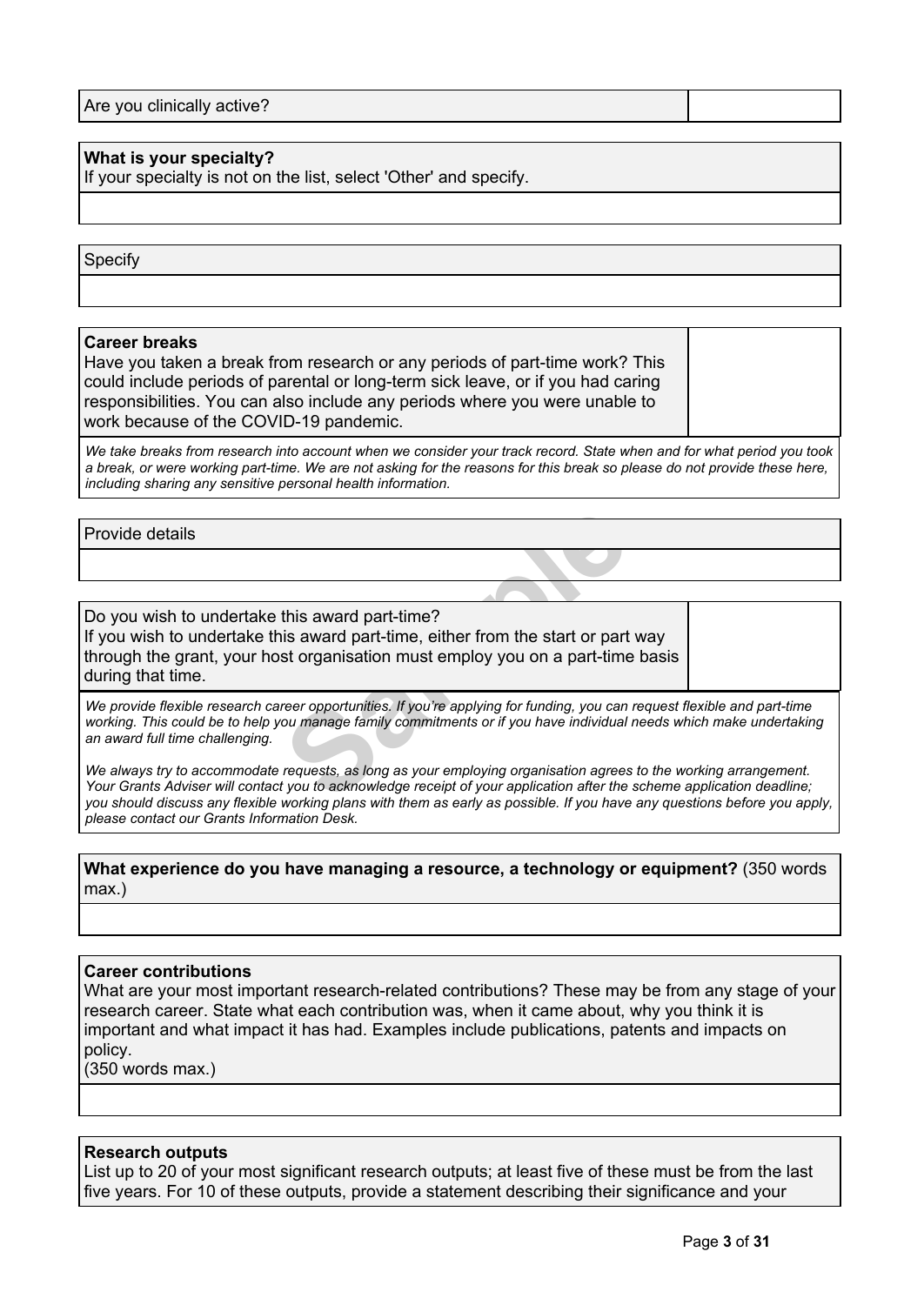contribution (up to 50 words maximum per output).

Research outputs may include (but are not limited to):

- Peer-reviewed publications and preprints;
- Datasets, software and research materials;
- Inventions, patents and commercial activity.

For original research publications, indicate those arising from Wellcome funded grants in bold, and provide the PubMed Central ID (PMCID) reference for each of these. You can find more information on this in the guidance to this question.

Give the citation in full, including the title of paper and all authors (unless more than 10, in which case you may use 'et al', ensuring that your position as author remains clear). Citations to preprints must state "Preprint", the repository name and the articles persistent identifier (e.g. DOI).

*Include here systematic reviews (e.g. Cochrane Reviews) and meta analyses, but exclude abstracts and literature reviews. We encourage you to include articles published via open research publishing platforms, such as Wellcome Open Research, providing they have passed peer review.*

Only include preprints, complete manuscripts that have been submitted to a preprint repository or service (for example, bioRxiv, PeerJ Preprints, arXiv, SocArXiv or PsyArXiv), if they have a permanent identifier such as a DOI or arXiv identifier. Our open access policy requires all original peer-reviewed research papers, supported in whole or in part by our funding, to be made available through PubMed Central (PMC) and Europe PMC as soon as possible and in any *event within six months of the journal publisher's official date of final publication.*

The PubMed Central ID (PMCID) is the unique identifier assigned to every full text paper in PubMed Central (PMC) and *Europe PMC.*

We actively monitor compliance with our open access policy and we ask successful applicants to provide a full list of all their Wellcome-funded research papers, and confirm compliance by providing the PMCID identifier for these, before the award letter can be issued. You can find further guidance in our open access policy statement and authors' information.

Say requires an original peer-reviewed research papers, sufficient through PubMed Central (PMC) and Europe PMC as sournal publisher's official date of final publication.<br>
(b) is the unique identifier assigned to every full How many peer-reviewed publications have you authored/co-authored? Include systematic reviews and meta analyses but exclude abstracts and literature reviews.

*We encourage you to include articles published on open research publishing platforms, such as Wellcome Open Research, providing they have passed peer review.*

# **Current research funding (including Wellcome grants)**

List all research funding you have held in the last five years and any key funding before then.

List the most recent first. State the name of the funder, name(s) of grantholder(s), title of the project, total amount awarded (and how much of this you received), your role in the project, and the start and end dates. State the percentage of your time spent on the research; if the grant is active state the number of hours per week that you spend on the research.

Include details of any recurrent or core funding you have held. Explain your role in obtaining the funding. For example, whether you held them in your own right as lead applicant, coapplicant, or as part of a consortium.

We look at your success in getting research funding when we assess your track record. We also want to understand how *this proposal is distinct from other funding you hold.*

Describe how the currently active grants listed above relate to this application. If you hold grants related to the topic of this application, explain how these differ and confirm there is no overlap in funding. (200 words max.)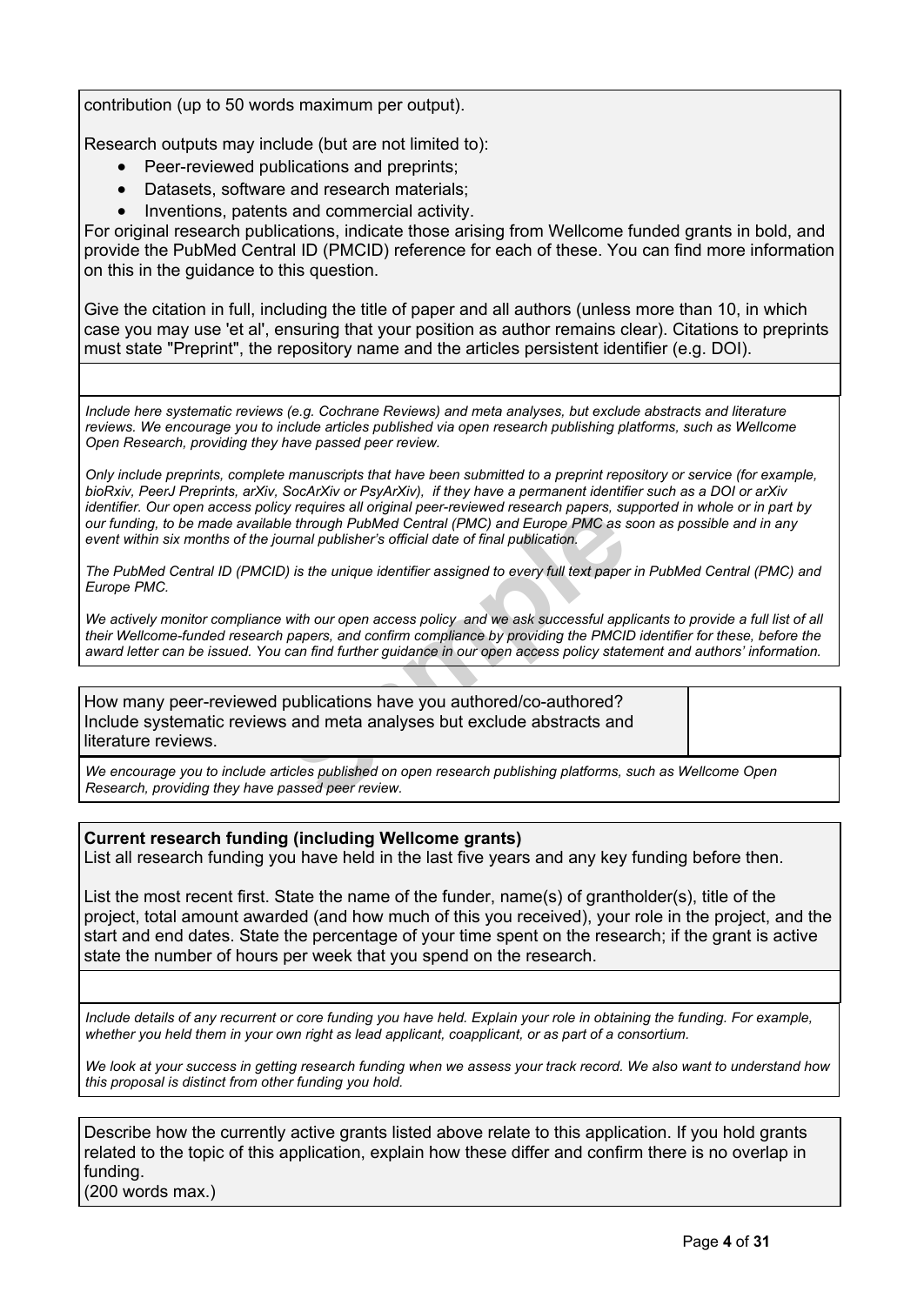This helps us understand how your application is distinct and does not overlap with research activities already supported *by other awards.*

# **Time spent on research**

How many hours per week do you spend on research?

How many hours per week will you spend on this project?

# **Applicants**

An applicant is someone who has significant input into the project. We allow up to a maximum of ten applicants (lead *applicant plus up to nine other applicants).*

| 1                     |  |
|-----------------------|--|
| <b>Applicant</b>      |  |
| <b>Full Name</b>      |  |
| <b>Department</b>     |  |
| <b>Division</b>       |  |
| Organisation          |  |
| <b>Address Line 1</b> |  |
| <b>City/Town</b>      |  |
| <b>Postcode</b>       |  |
| Country               |  |
| Telephone No.         |  |
| <b>Email Address</b>  |  |

| Career history (current/most recent first) |                                              |  |               |                |  |              |
|--------------------------------------------|----------------------------------------------|--|---------------|----------------|--|--------------|
| From                                       | <b>Organisation</b><br><b>Position</b><br>Γо |  |               |                |  |              |
| <b>Education/training</b>                  |                                              |  |               |                |  |              |
| $ $ From                                   | Т٥                                           |  | Qualification | <b>Subject</b> |  | Organisation |

# **Source(s) of personal salary support**

State all your sources of salary funding (for example, through your organisation's block grant from a higher education funding body), and the percentage of your salary they contribute. Answer 'not applicable' if you are not currently employed.

*Your source of salary may affect your eligibility - please check the scheme webpage.*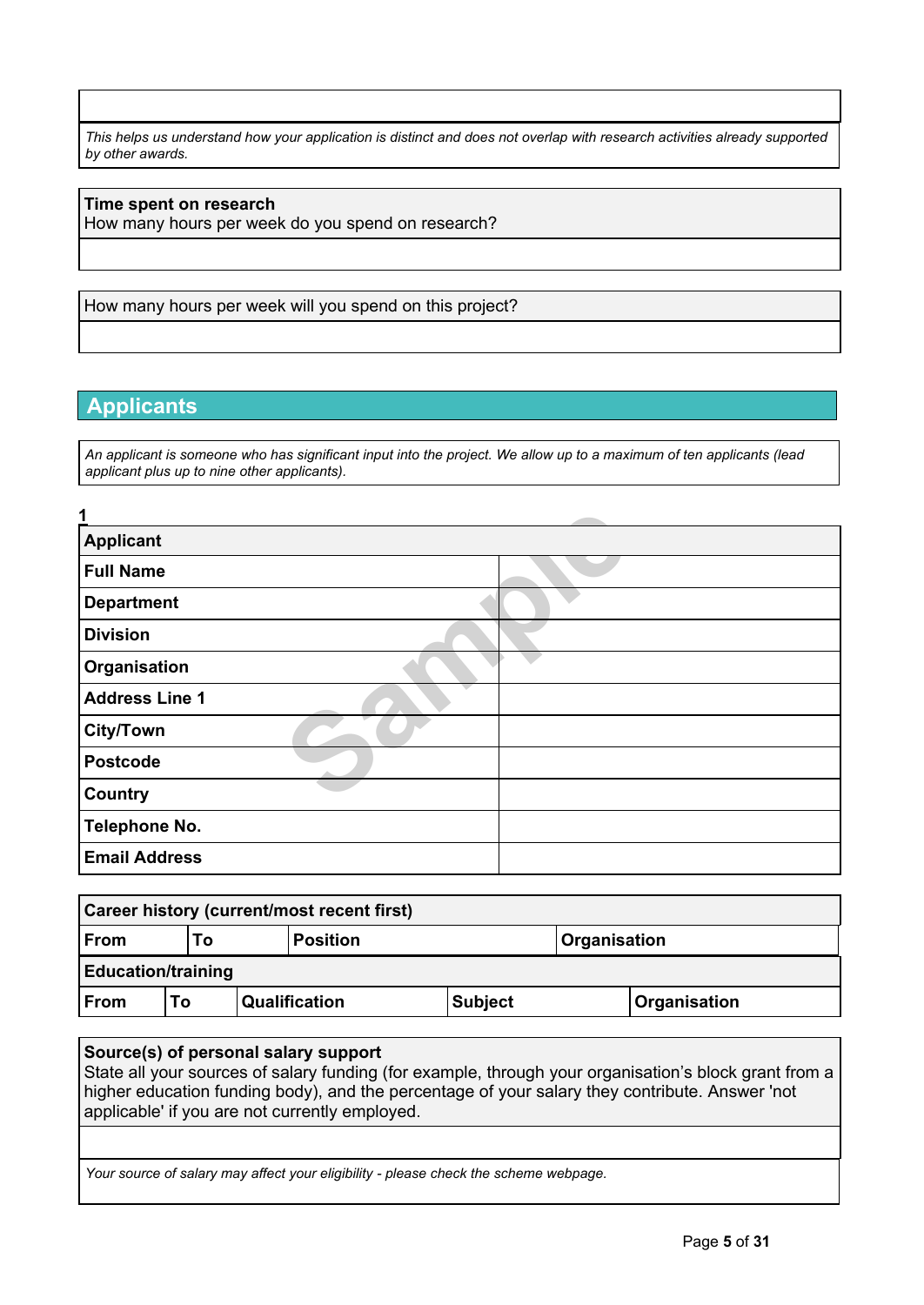If your source of salary places any restrictions on intellectual property rights or publications arising from your research. *contact us as this may also affect your eligibility.*

# **What experience do you have managing a resource, a technology or equipment?** (350 words max.)

### **Career contributions**

What are your most important research-related contributions? These may be from any stage of your research career. State what each contribution was, when it came about, why you think it is important and what impact it has had. Examples include publications, patents and impacts on policy.

(350 words max.)

### **Research outputs**

List up to 20 of your most significant research outputs; at least five of these must be from the last five years. For 10 of these outputs, provide a statement describing their significance and your contribution (up to 50 words maximum per output).

Research outputs may include (but are not limited to):

- Peer-reviewed publications and preprints;
- Datasets, software and research materials;
- Inventions, patents and commercial activity.

ds maximum per output).<br>
Sample (but are not limited to):<br>
Dications and preprints;<br>
and research materials;<br>
Sample preprints;<br>
Sample preprints;<br>
Sample preprints;<br>
Sample preprints (value of the preprience for the prepr For original research publications, indicate those arising from Wellcome funded grants in **bold**, and provide the PubMed Central ID (PMCID) reference for each of these. You can find more information on this in the guidance to this question.

Give the citation in full, including the title of paper and all authors (unless more than 10, in which case you may use 'et al', ensuring that your position as author remains clear). Citations to preprints must state "Preprint", the repository name and the articles persistent identifier (e.g. DOI).

*Include here systematic reviews (e.g. Cochrane Reviews) and meta analyses, but exclude abstracts and literature reviews. We encourage you to include articles published via open research publishing platforms, such as Wellcome Open Research, providing they have passed peer review.*

Only include preprints, complete manuscripts that have been submitted to a preprint repository or service (for example, bioRxiv, PeerJ Preprints, arXiv, SocArXiv or PsyArXiv), if they have a permanent identifier such as a DOI or arXiv identifier. Our open access policy requires all original peer-reviewed research papers, supported in whole or in part by our funding, to be made available through PubMed Central (PMC) and Europe PMC as soon as possible and in any *event within six months of the journal publisher's official date of final publication.*

The PubMed Central ID (PMCID) is the unique identifier assigned to every full text paper in PubMed Central (PMC) and *Europe PMC.*

We actively monitor compliance with our open [access](https://wellcome.org/funding/guidance/open-access-policy) policy and we ask successful applicants to provide a full list of all their Wellcome-funded research papers, and confirm compliance by providing the PMCID identifier for these, before the award letter can be issued. You can find further guidance in our open access policy statement and authors' information.

**How many peer-reviewed publications have you authored/co-authored?** Include systematic reviews and meta analyses but exclude abstracts and literature reviews.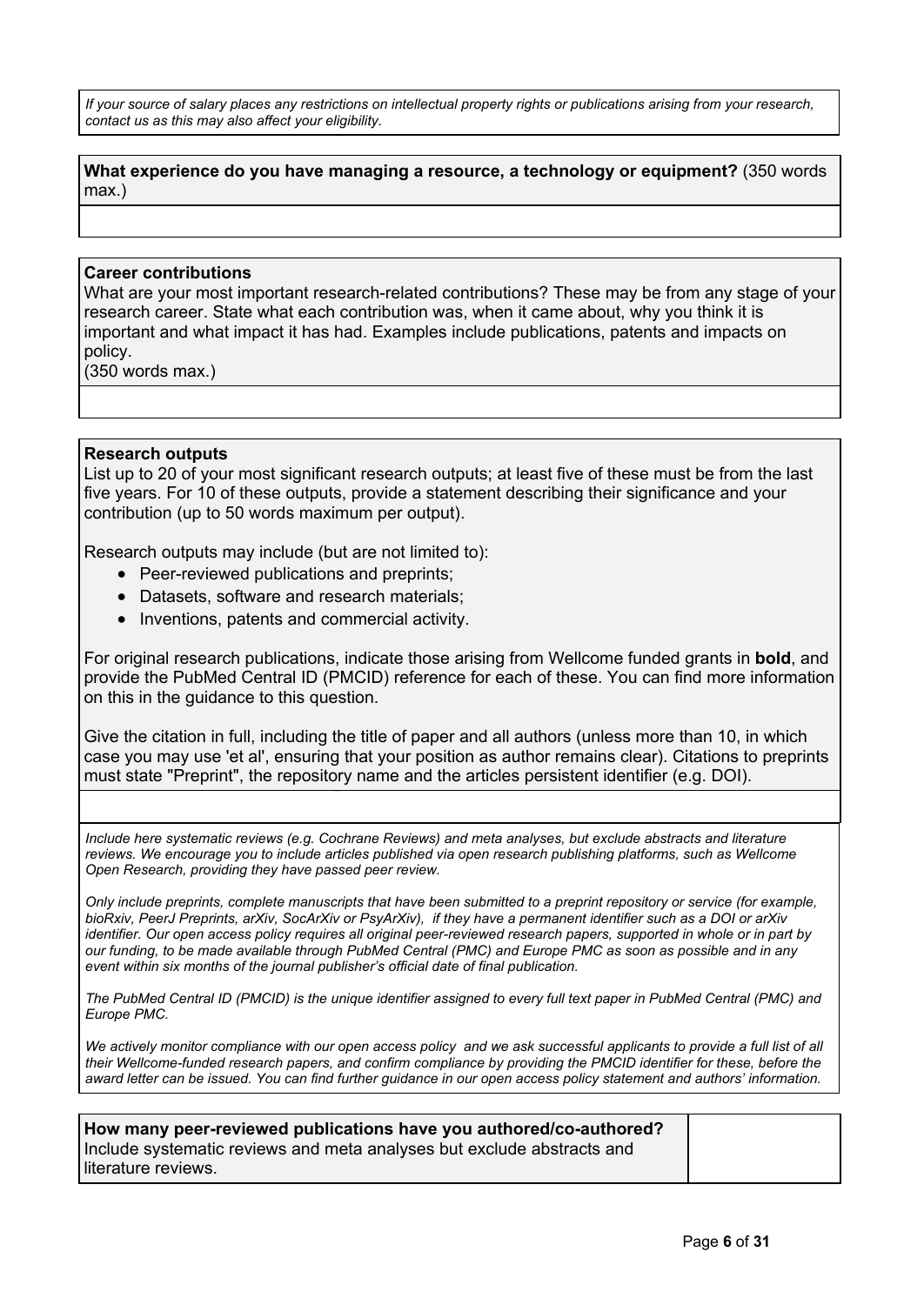*We encourage you to include articles published on open research publishing platforms, such as Wellcome Open Research, providing they have passed peer review.*

# **Current research funding (including Wellcome grants)**

List all research funding you have held in the last five years and any key funding before then.

List the most recent first. State the name of the funder, name(s) of grantholder(s), title of the project, total amount awarded (and how much of this you received), your role in the project, and the start and end dates. State the percentage of your time spent on the research; if the grant is active state the number of hours per week that you spend on the research.

Include details of any recurrent or core funding you have held. Explain your role in obtaining the funding. For example, whether you held them in your own right as lead applicant, coapplicant, or as part of a consortium.

We look at your success in getting research funding when we assess your track record. We also want to understand how *this proposal is distinct from other funding you hold.*

Describe how the currently active grants listed above relate to this application. If you hold grants related to the topic of this application, explain how these differ and confirm there is no overlap in funding.

(200 words max.)

For application is distinct and does not overlap with resea<br>
K do you spend on research?<br>
K will you spend on this project? This helps us understand how your application is distinct and does not overlap with research activities already supported *by other awards.*

**Time spent on research** How many hours per week do you spend on research?

How many hours per week will you spend on this project?

| <b>Applicant details summary</b><br>Complete brief summary details for the lead applicant and each applicant listed above. |  |  |  |  |  |  |
|----------------------------------------------------------------------------------------------------------------------------|--|--|--|--|--|--|
| Role in project<br><b>Organisation</b><br><b>Name</b>                                                                      |  |  |  |  |  |  |
|                                                                                                                            |  |  |  |  |  |  |

*This is to provide Wellcome with an overview of the applicants and their involvement in the programme.*

# **Collaborators**

Are any collaborations essential for this proposal? This could be through sharing facilities, providing access to resources (essential reagents, samples, data) or sharing subject-specific knowledge and guidance.

If the answer is 'Yes', you will be asked to provide information about these collaborators and to confirm their willingness *to participate in the proposed research.*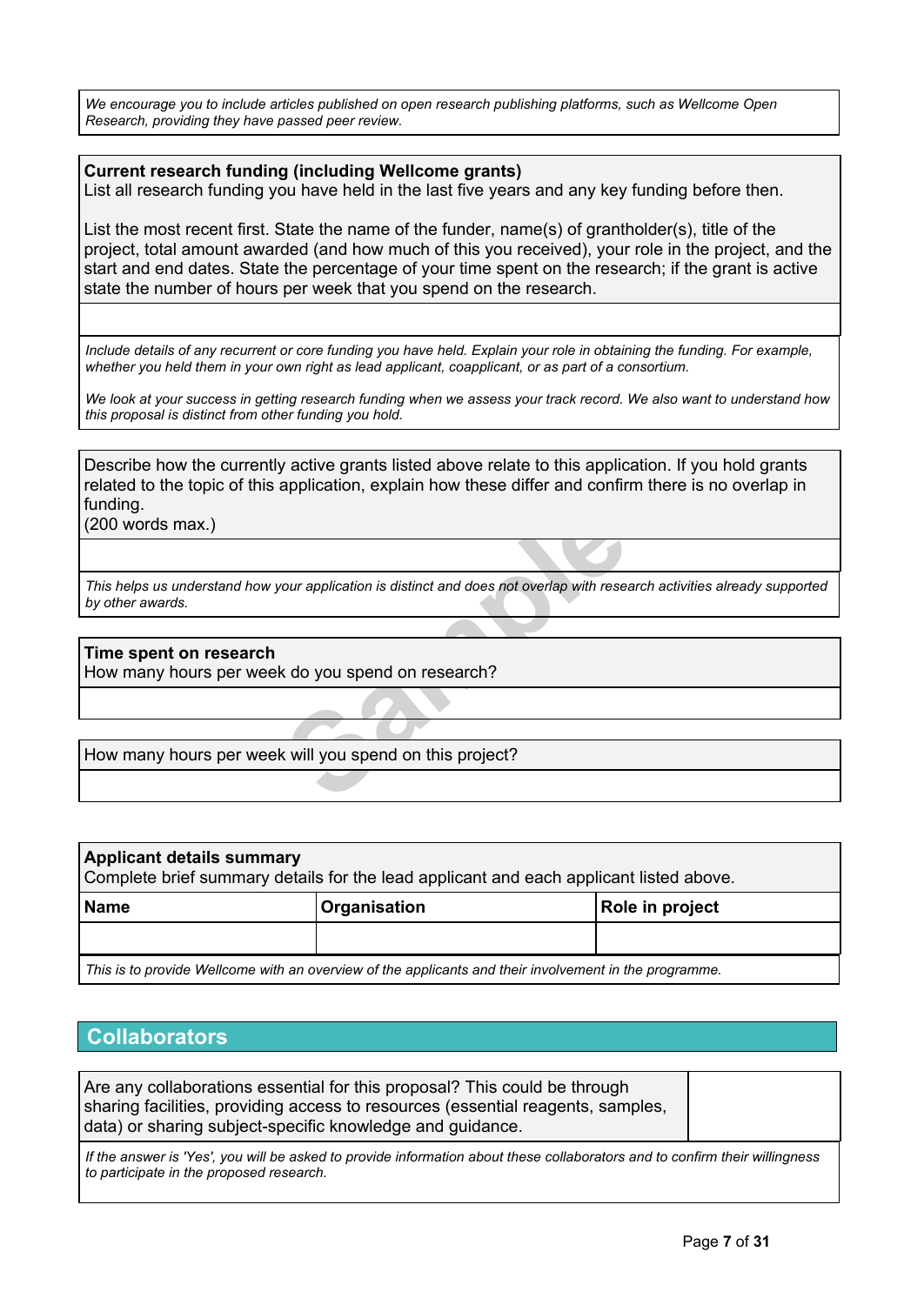#### *What is the difference between a co-applicant and a collaborator?*

Co-applicants will have intellectual input into, and part ownership of, the research. Collaborators are individuals named in the body of the application who may, for example, assist with specific elements of the research or provide access to resources, reagents or samples, but who would not normally be involved in the day-to-day running of the work.

List any key collaborators (name and organisation) and provide a very brief outline of their role in the proposed research.

You can replace the collaborators named here with suitable alternatives if it is necessary or appropriate to do so.

I confirm that the collaborators named above have agreed to be involved, as described, in the proposed research and are willing for their details to be included as part of this application.

# **Related applications**

Is this or a similar application for funding currently under consideration elsewhere?

We'll consider your application even if you have a similar application being considered by another funder. If the other funder offers you funding, please tell us immediately. We will usually ask you to decide on that offer within one month.

If you decide to apply to another funder with a similar application after you have applied to us, please also let us know.

Provide the name(s) of the funder(s) and the expected decision date(s).

From tot funding currently direct consideration<br>From the tell us immediately. We will usually ask you to decide of<br>Fromder with a similar application after you have applied to<br>Funder(S) and the expected decision date(S).<br>I Is this a resubmission of an application submitted to Wellcome within the last 24 months?

*Contact us before resubmitting an application.*

How is this application different? (200 words max.)

# **Summary of proposal**

# **Proposal summary**

Provide a summary of your proposed research, including key goals, for an expert audience. (200 words max.)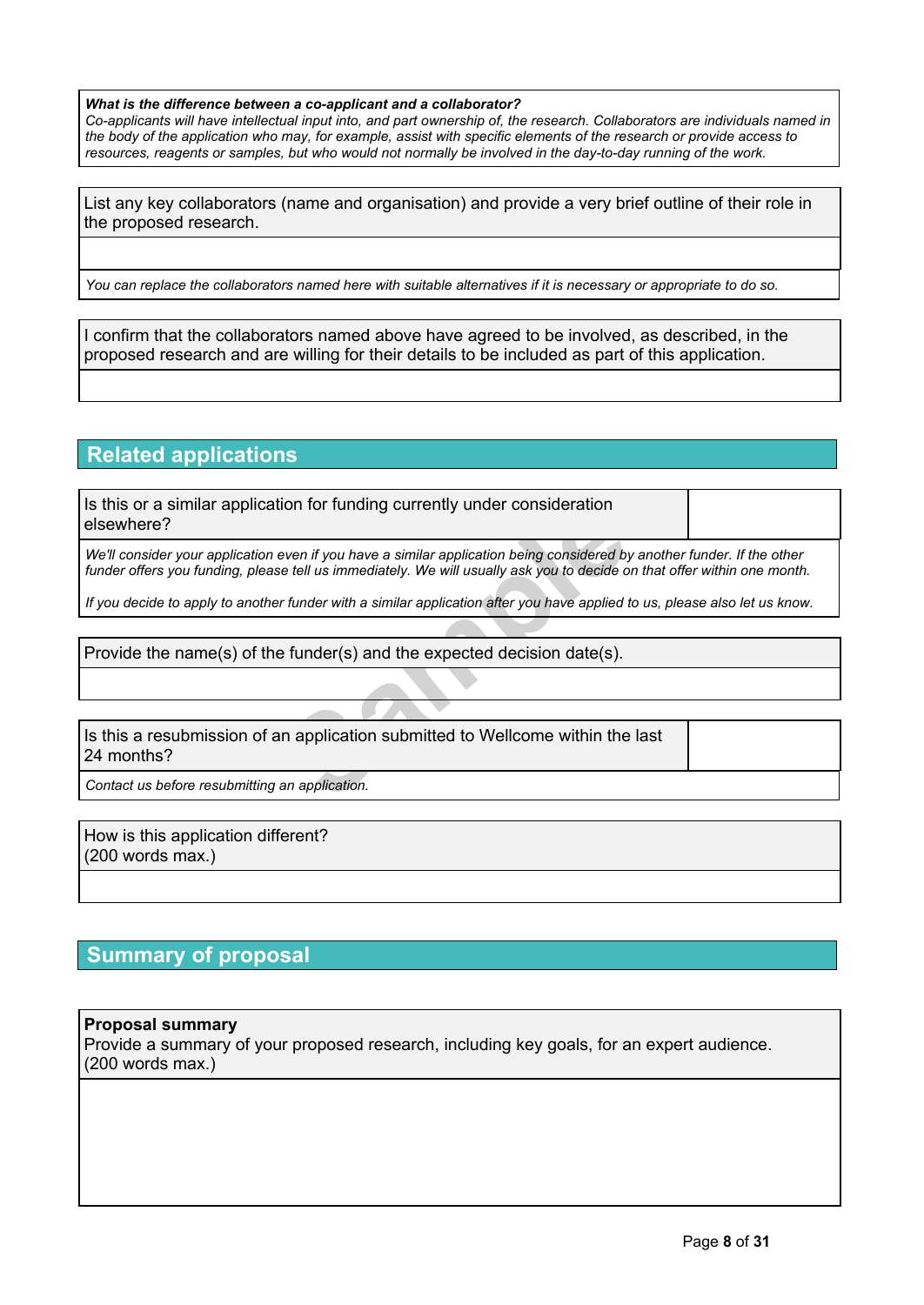The summary should be as complete as possible within the word limit. Include key words that best describe the proposal *to enable text searching.*

We will use this as a short abstract and to classify your proposal by subject. We may use it to describe your research on *our website and elsewhere (we publish summary details of all our awards).*

# **Lay summary**

Provide a summary of your proposed research for a non-specialist audience. You don't need to oversimplify your research, but try to explain it as clearly as possible. Write in the first person ("I" and "we") and structure your summary in this order: background to the research problem; your approach; expected impact of your work. If your application is successful, this summary will be automatically uploaded, without editing, to our website. Take care not to include anything confidential or commercially sensitive.

We may this to describe your research on our website and elsewhere (we publish summary details of all our awards).

#### *An example of a lay summary:*

ranscripts are captured and channelled to active sites, eithe RNA targets of chaperone proteins and the degradative<br>th physiological state or during the cell cycle, and why. The<br>peed and accuracy of bacterial genetic regul In response to stress and environmental changes, bacteria generate hundreds of small RNA molecules that have key roles in regulating gene expression. This process of riboregulation involves chaperone proteins that facilitate the actions of regulatory RNAs, and enzymes that affect RNA transcript lifetimes. I aim to understand the molecular basis of riboregulation by taking a multidisciplinary approach. I will use biochemical and structural analyses, including cryoEM and cryoET, to visualise how RNA transcripts are captured and channelled to active sites, either for degradation or processing. I will also identify the RNA targets of chaperone proteins and the degradative machinery, and explore whether the patterns change with physiological state or during the cell cycle, and why. These studies will help to explain how small RNAs enhance the speed and accuracy of bacterial genetic regulation, enriching the capacity of the simplest *organisms to exhibit complex behaviour.*

# **Resources previously funded by Wellcome**

The following question applies only to LPS applicants who are applying for a resource Wellcome has previously funded:

What progress and achievements have been made with your previous grant? (500 words max.)

# **Details of resource, technology development or equipment**

For Biomedical Resource and Technology Development applicants only:

Describe:

(i) the resource or technology development requested;

(ii) the added value it will bring;

(iii) the community need for the resource or technology development (upload letters of support and make reference to the availability of similar resources/technology, if appropriate);

(iv) how the resource or technology development will enhance the scientific programmes of the applicants and/or the research community;

(v) the approach and methods to create the resource or to develop the technology, including timetable and milestones (indicating any relevant information from your business plan for developing long-term financial sustainability, if appropriate);

(vi) plans for promoting and/or disseminating the resource or technology development; (vii) the regional, national (and international, if appropriate), context of the application, including any joint funding arrangements;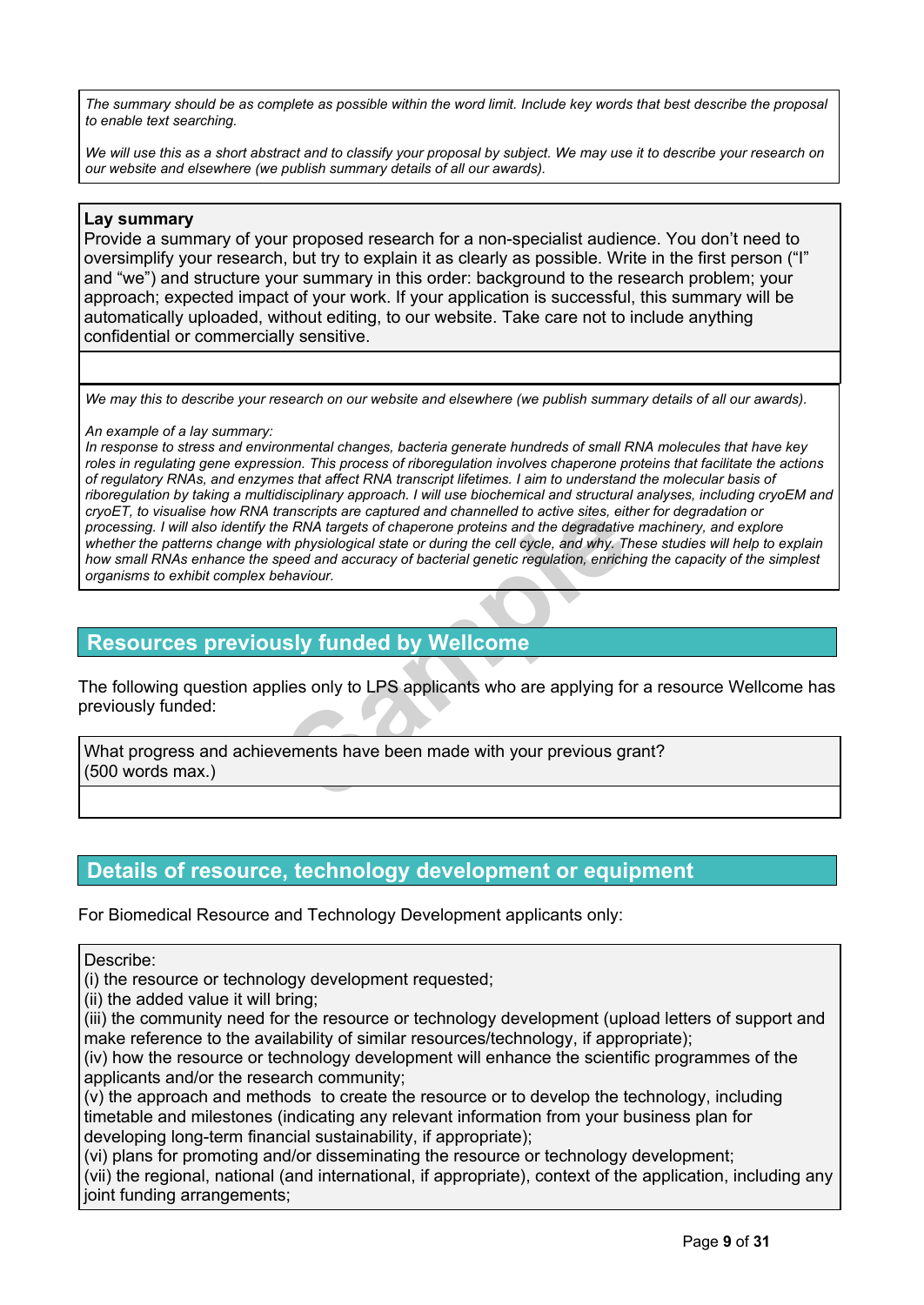# (viii) any relevant background information.

Provide all relevant information within the application form; do not refer to additional unpublished information on personal *websites. If you do not understand any part of this guidance, contact us for advice.*

The word count must not exceed 3.000 words in total, excluding graphs, figures. You may provide your answer to this question in text entry format or as a PDF attachment. If you are uploading your research vision, the uploaded document *must be in 11 point Arial font and portrait format.*

Describe the potential added value and impact of the resource or technology development for your research and, if relevant, the wider scientific community. Will the gains be in increased efficiency or in new research capabilities? How important is the research that will benefit? Ensure that letters of support provided by user communities detail specifically *how the resource or technology will be used by the group to enhance their research outputs.*

Include evidence of demand for the resource or technology, together with details of consultations with user (or potential user) communities. You may upload supporting statements from any user communities (including potential users) as a *single PDF file under the 'Letters of support' section.'*

Provide details of how the resource or technology will be established and/or maintained, including plans for promotion *and/or dissemination.*

#### *Additional information*

Figures and additional information cannot exceed 2 A4 pages. Embed it in your upload for your research vision or upload it under 'Additional information'. If you choose to embed this information, any text present (such as legends, labels, or captions) can be excluded from the word count. If it exceeds two pages of A4 we will return your application to you to *reduce the amount of information.*

(3000 words max.)

# For Multi-user Equipment applicants only:

#### Describe:

(i) the equipment requested including a scientific justification for the type and model;

(ii) details of the research projects that will benefit from the equipment, how they are funded, and how the equipment will enhance the scientific outputs of the projects;

and<br> **Sample Controllery**<br>
International and including a scientific justification for the type<br>
projects that will benefit from the equipment, he<br>
hance the scientific outputs of the projects;<br>
International and adjace<br>
an (iii) details of similar equipment in the applicants' departments and adjacent departments and the reasons why it cannot be used for the purposes described;

(iv) details of others who may benefit from the requested equipment;

(v) the regional, national (and international, if appropriate), context of the application, including any joint funding arrangements;

(vi) any relevant background information.

Provide all relevant information within the application form; do not refer to additional unpublished information on personal *websites. If you do not understand any part of this guidance, contact us for advice.*

The word count must not exceed 3,000 words in total, excluding graphs, figures. You may provide your answer to this question in text entry format or as a PDF attachment. If you are uploading your research vision, the uploaded document *must be in 11 point Arial font and portrait format.*

Describe the potential added value and impact of the equipment for your research and, if relevant, the wider scientific community. Will the gains be in increased efficiency or in new research capabilities? How important is the research that will benefit? Ensure that letters of support provided by user communities detail specifically how the equipment will be *used by the group to enhance their research outputs.*

Include an indication as to the amount of time each user group anticipate will be spent with the equipment requested. (i) You may provide pilot data to support the type and model of equipment requested, if available. These may be *embedded in the text of the proposal, or attached separately as supporting material.*

(ii) State whether funding for the research projects described has been obtained and, if so, include the name of the funding organisation, the amount, duration and nature of the funding. Research that has not yet been funded through a *peer review process is unlikely to be competititive for funding of major items of equipment.* (iii) You should provide vrief curricula vitae (maximum two pages) of any additional individuals who will make use of the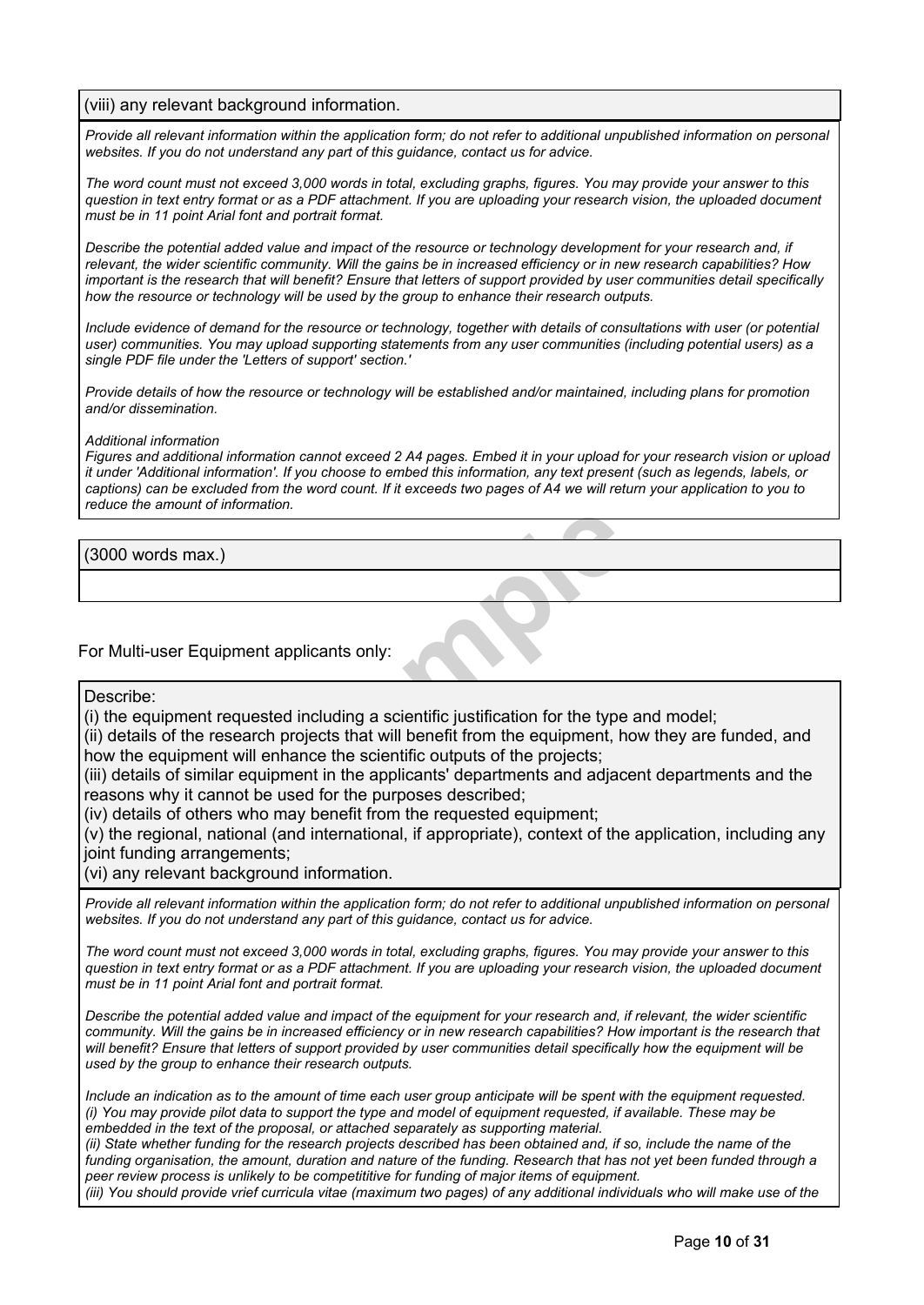*equipment, and are mentioned in the application. This information may be attached as an appendix.*

(3000 words max.)

For Longitudinal Population Study applicants only:

#### **Outline the community need and value of the resource**

If you are applying for core support for an LPS, describe how it meets the quality criteria. Refer to the guidance for this question.

If you are applying for enhancing value for LPS, describe how it maximises the value of LPS and/or their data. Make sure you fully outline the methods and/or approaches you will be using. (3000 words max.)

The quality criteria for LPS core support, along with associated metrics, are detailed below. Existing core resources should report on how well the LPS meets the metrics associated with each criteria. New core resources should describe *how they will meet these criteria.*

Criterion 1: A clear vision with unique scientific impact and potential - relating broadly to human health

- a.<br>
Inique scientific impact and potential relating broadly to that the LPS is, or will be, a valuable resource for the wid<br>
bbust, cost-effective, and innovative way of answering a rang potential pathways to future impa • Describe the evidence that the LPS is, or will be, a valuable resource for the wider community, and outline how it is or will become a robust, cost-effective, and innovative way of answering a range of important research *questions*
- *A clear strategy outlining potential pathways to future impact*
- *For existing resources: describe the main impacts of the resource, which may be unique scientific findings, impact on policy and practice, or developing new scientific techniques.*

*Criterion 2: Robust leadership, management, training and governance structures*

- *Operational management with clear decision making structures and an appropriate balance of skills/responsibilities (e.g. project management, data management and access, sample maintenance, fieldwork, etc.)*
- *Scientific leadership with vision, credibility, and succession planning, within clear decision making structures*
- An engaged external advisory mechanism with a clear purpose, which is actively used for scientific advice and *horizon scanning, with membership of the advisory mechanism justified*

*Criterion 3: Effective recruitment, and rigorous data and sample quality*

- *Robust ethical oversight should be in place with ongoing engagement and appropriately phrased consent that is not too complicated*
- Participants should be representative as appropriate to the scientific purpose of study, and attrition rates closely *monitored to ensure that the resource remains scientifically useful*
- Collection of samples should be well justified and, where possible, all sample and assay handling should be performed in accredited facilities according to ISO standards. Where this is not possible, LPS should seek to *achieve standards equivalent to those of accredited units.*
- *All data should be obtained/linked using defined ethical, clinical and industry standards where available, and should be stored in accredited facilities with appropriate backup procedures. Where relevant, measures to ensure the security of shared data should also be in place.*
- A clear, transparent and justifiable policy with regard to return (or not) of findings to individual participants, and *this should be clearly articulated to participants.*

*Criterion 4: Organised data accessibility and sharing*

- *Information about available data should be clearly described and freely available (e.g. directory, website, platform)*
	- *A data access management process should be in place, which should be proportionate and transparent*
- Optimum use of data and/or samples within the framework of an access management plan (e.g. % of approved *application with narrative and turnaround time)*
- *Breadth and scope of 'Declaration on Research Assessment (DORA)' outputs*

Criterion 5: Maximised value through linkage with other data sources relevant to the scientific vision of the LPS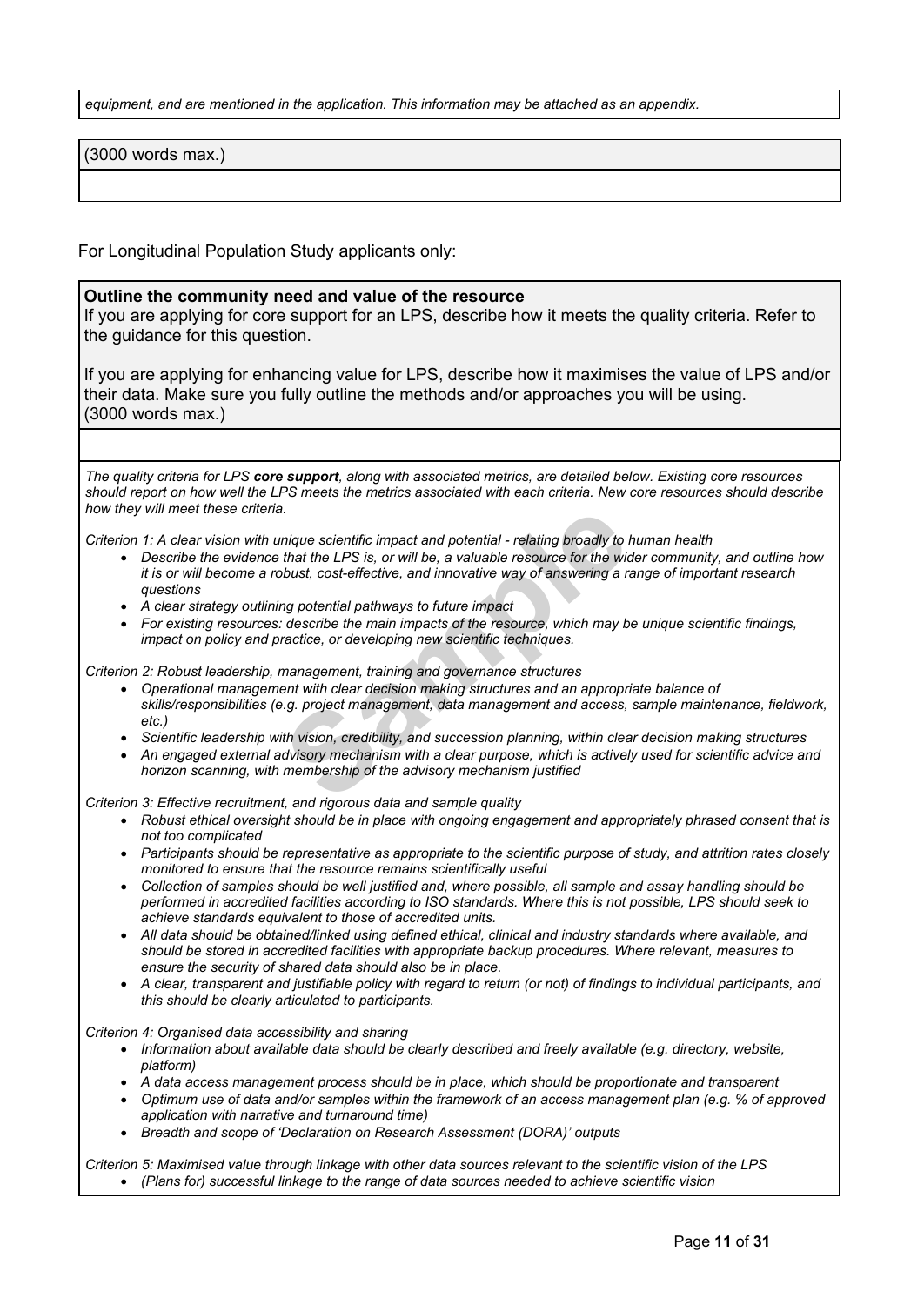- *(Plans for) the collection of appropriate consents to link to relevant data sources*
- *(Plans for) the collection of relevant data items to enable linkage with range of data sources*
- *Networks only: (Plans to) bring together data from member LPS to allow for standardised cross-LPS comparisons*
- *Networks only: (Plans to) share best practice through network*

*Criterion 6: Meaningful engagement with external stakeholders (including participants, wider public, industry, policy makers and practitioners) in the research process*

- *Effective two-way engagement between the study team and participants*
- *Where relevant, describe effective models of two-way engagement between the study team, the wider public, policy makers, practitioners, industry, and other LPS to maximise the impact of the resource*

# Does your proposal involve human participants?

Does your proposal involve a clinical trial?

*The World Health Organization defines a clinical trial as: "any research study that prospectively assigns human* participants or groups of humans to one or more health-related interventions to evaluate the effects on health outcomes. Interventions include, but are not restricted to, drugs, cells and other biological products, surgical procedures, devices, *behavioural treatments, process-of-care changes, preventive care, etc."*

*For more information, read Wellcome's [clinical](https://wellcome.org/funding/managing-grant/wellcome-trust-policy-position-clinical-trials) trials policy.*

*If your proposal involves more than one clinical trial, contact Wellcome for advice.*

# **Details of studies involving human participants including clinical trials**

Describe the study design. This should include, as applicable:

- number of participants in each group;
- type, frequency and duration of interventions and/or health outcome measures;
- frequency and duration of planned follow up;
- any other activity with potential significant risks to participants;
- han one clinical trial, contact Wellcome for advice.<br> **Sample 11 Handman participants including clinical trial**<br> **Sample 11 Handman participants including clinical trial**<br>
This should include, as applicable:<br>
Sample 11 Han details of any investigational product, focusing on manufacture, quality and consistency. (300 words max.)

*Types of health outcomes or interventions can include but are not limited to:*

- *screening procedures*
- *collection of biological samples*
- *biometric and clinical data*
- *experimental challenges*
- *behavioural treatments*
- *process-of-care-changes*

What are the primary and secondary outcome measures, and how will you assess these? (200 words max.)

Outline your strategy for recruitment and describe the inclusion/exclusion criteria for study participants (if applicable). How will you allocate participants to study groups? If your research includes a [clinical](https://wellcome.org/grant-funding/guidance/clinical-trials-policy) trial you must also tell us:

• how you will comply with our policy on ensuring the inclusion of under-served groups and

• how your recruitment and retention methods will engage with under-served groups. (350 words max.)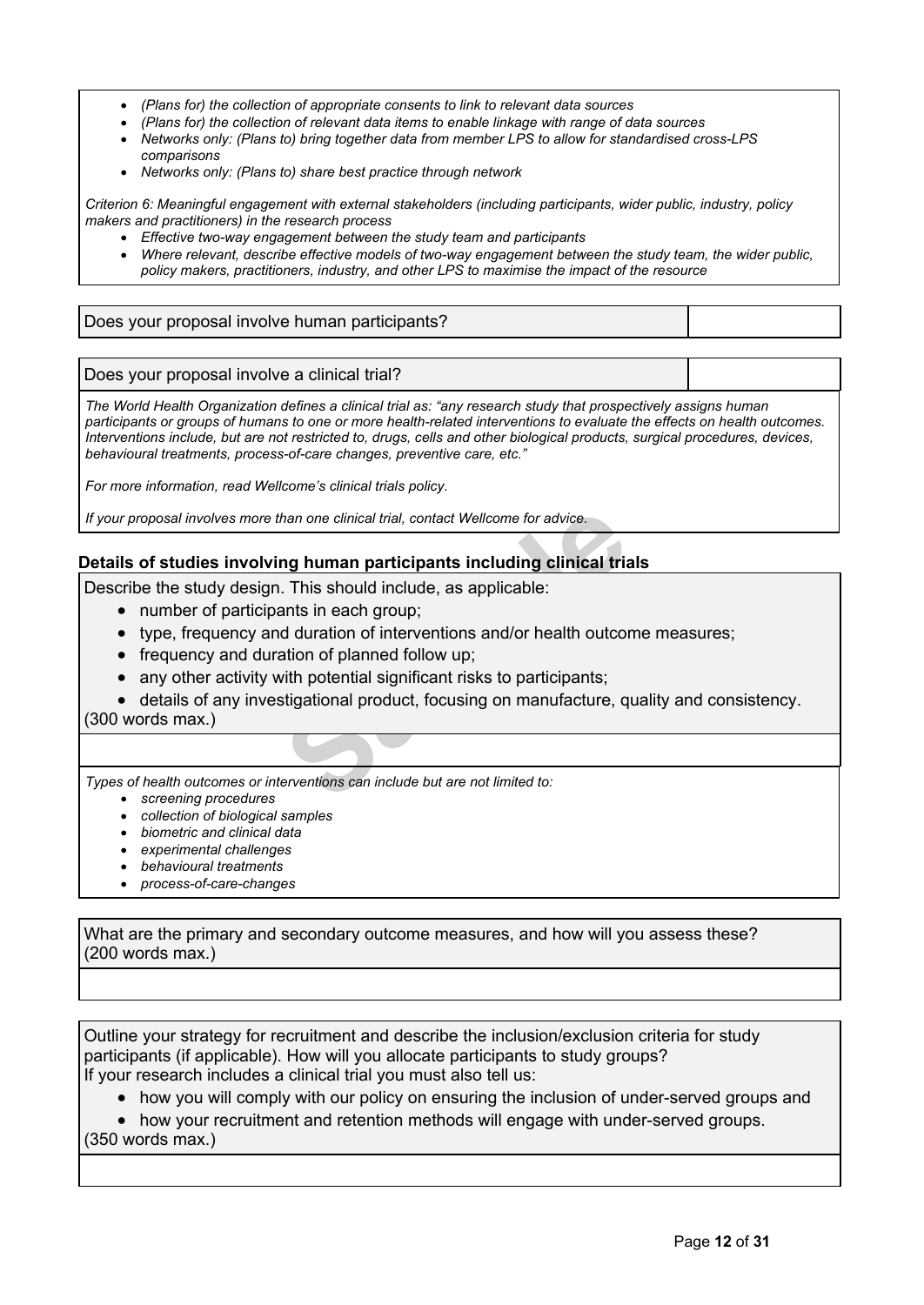### Detail and justify the power calculation, sample size and proposed statistical analysis, including any interim analyses and/or subgroup analyses. What are the proposed methods for protecting against sources of bias? (200 words max.)

Describe the supporting personnel and infrastructure that you'll use to deliver the proposed research (for example key support staff, roles of team members, participating centre(s) or facilities). Detail any activities a third party will undertake, and explain what agreements or formal contracts will be in place.

(200 words max.)

How have you involved patients, participants, patient advocacy groups or communities in developing this proposal? (200 words max.)

Figures and additional information cannot exceed 2 A4 pages.

primation cannot exceed 2 A4 pages.<br>
mation here or embed it in your upload for your proposal.<br>
uch as legends, labels, or captions) can be excluded from<br>
our application to you to reduce the amount of information<br>
and Lon You can upload additional information here or embed it in your upload for your proposal. If you choose to embed this information, any text present (such as legends, labels, or captions) can be excluded from the word count. If it exceeds *two pages of A4 we will return your application to you to reduce the amount of information.*

For Biomedical Resource and Longitudinal Population Study applicants only:

### **Supporting statement from host organisation**

Upload a letter from your host organisation outlining their commitment to the longer-term sustainability of the resource.

For Multi-user Equipment applicants only:

# **Supporting statement from host organisation**

Upload the supporting statement from your host organisation, signed by an appropriate senior authority. This must explain how the request for equipment fits with the overall strategic context of the organisation (referring to any other current multi-user equipment applications the organisation has submitted to Wellcome), taking into consideration regional and national contexts if appropriate.

# **Letters of support**

Upload a maximum of 10 key letters of support from user communities as a single PDF.

### **Key references**

You should give the citation in full, including title of paper and all authors.

You may provide up to the equivalent of one A4 page of references. Please ensure that all references included are pertinent to your research proposal and are cited in full, including all authors, the full title of each publication, journal title, year, volume and pages. Citations to preprints should state "Preprint", the repository name and the article persistent *identifier (e.g DOI).*

References with more than 10 authors may be shortened to et al, but please ensure that your position as author (if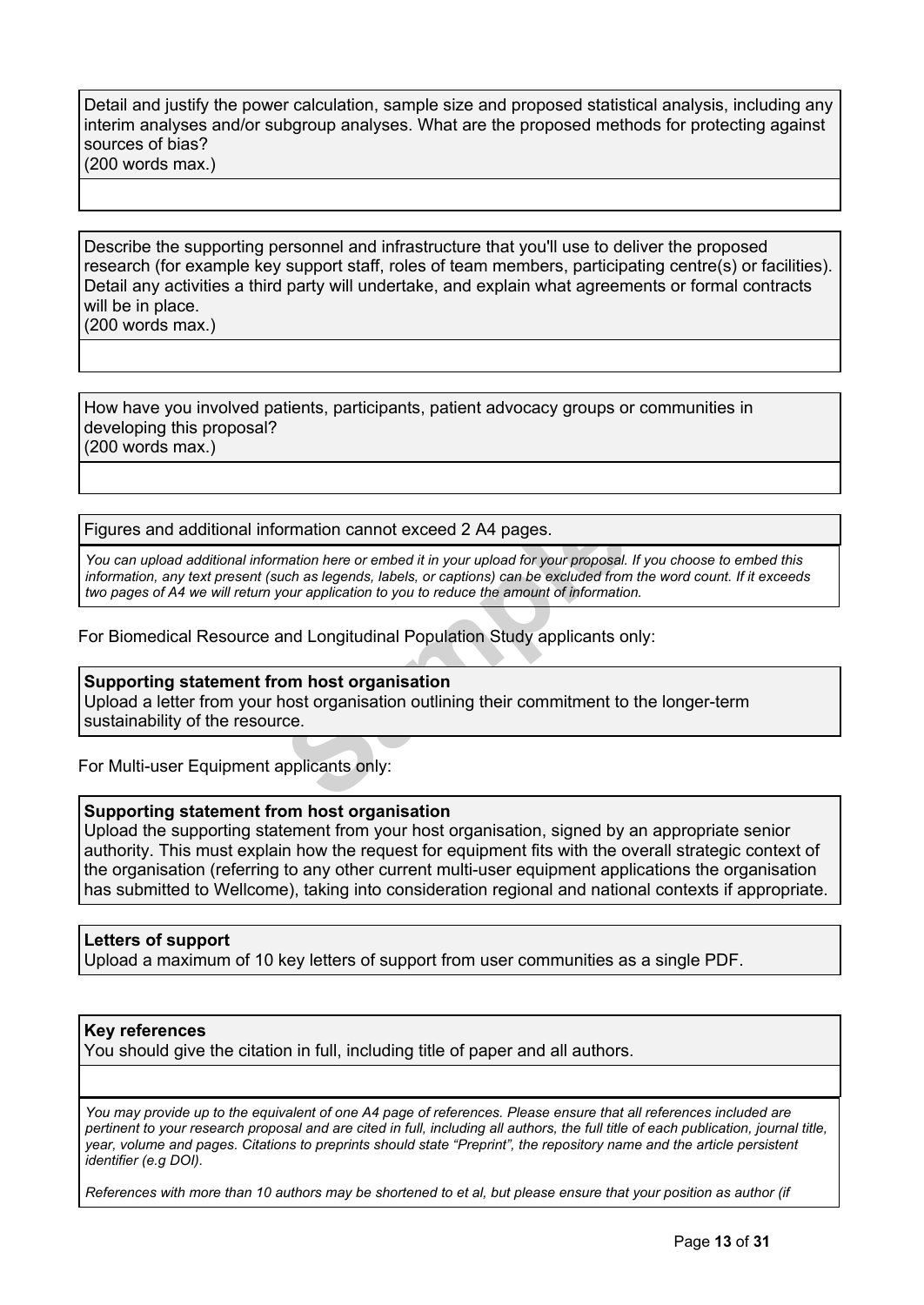Are there any papers listed in your 'Key references' section as being "in press" that you wish to submit to us?

Upload papers "in press"

*Please submit papers "in press" as a single PDF.*

# **Scientific and technical management**

Provide details of: (a) the sharing and management of the equipment, resource or technology development, including how access will be managed and prioritised (if appropriate); (b) any specialist expertise or technical support required and who will provide this; (c) proposed plans for the long-term sustainability of the equipment, resource or technology development. (1500 words max.)

Include details of how any conflicting demand for access will be managed, if appropriate. Explain how the sustainability or replacement of the resource, technology or equipment will be addressed at the end of the proposed grant period (e.g. *access charges, funded as a departmental resource).*

LPS core support applicants only:

icting demand for access will be managed, if appropriate.<br>
technology or equipment will be addressed at the end of<br>
partmental resource).<br>
Its only:<br> **Sample Example 1:**<br>
Its only:<br> **Sample Example 1:**<br> **Sample 1:**<br> **Sampl** Provide details of: (a) the leadership, management, training, and governance structures; (b) any specialist expertise or technical support required and who will provide this; (c) proposed plans for the long-term sustainability of the LPS. (1000 words max.)

You may attach supporting information demonstrating future sustainability, e.g. extracts from business plans. Details of any proposed management or advisory committees may also be uploaded. Upload any supporting information in a single PDF file.

# **Outputs management and sharing**

### **Provide an outputs management plan**

All Wellcome-funded researchers are expected to manage their research outputs in a way that will achieve the greatest health benefit, maximising the availability of research data, software and materials with as few restrictions as possible. Our guidance on developing an outputs management plan, which includes a link to some good examples, is available [here.](https://wellcome.org/grant-funding/guidance/how-complete-outputs-management-plan)

If an outputs management plan is not required, please briefly explain why below. (700 words max.)

Your plan should be clear, concise, proportionate and focus specifically on how outputs will be identified, managed and *used to advance potential health benefits.*

*You should use the following questions as a template for your answer.*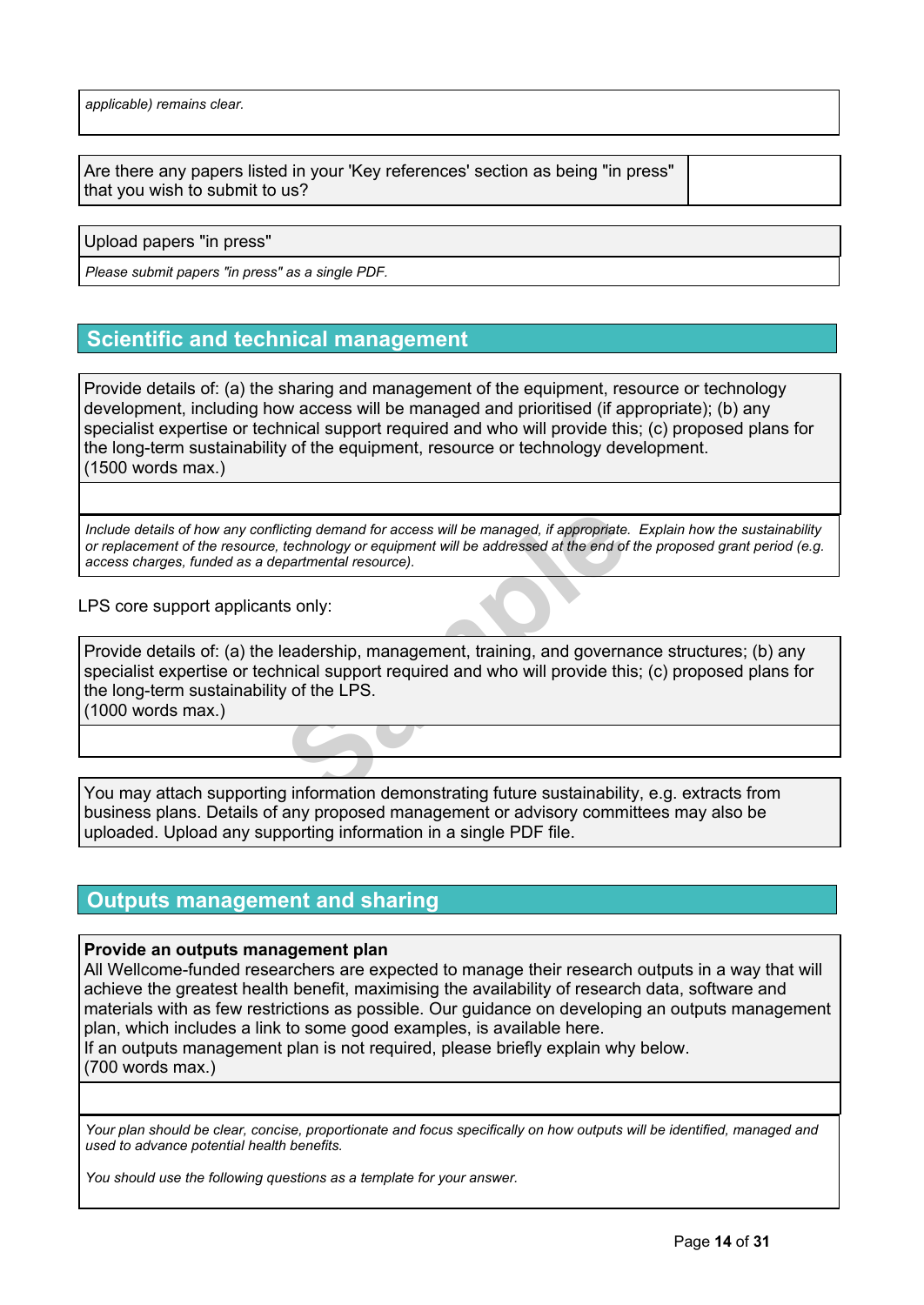*1) For data, software and materials outputs*

*I. What outputs will your research generate?*

II. What metadata and documentation (e.g. the methodology of data collection and way of organising data) will *accompany the outputs?*

*III. When will these outputs be made available?*

*IV. Where will you make these outputs available?*

*V. How will they be discovered and accessed by the research community? (e.g. via presentations/press releases)*

*VI. Are there possible restrictions to data sharing or embargo reasons?*

*VII. How will data and metadata be stored, backed up and preserved?*

VIII. What resources (e.g. financial and time) will be dedicated to outputs management and ensuring all data is findable. *accessible, interoperable and reproducible?*

If your study involves a clinical trial, please see the clinical trial specific quidance on the webpage. This includes *additional points you must specify when your outputs include participant data.*

*2) For intellectual property outputs*

*I. What IP will your research generate?*

*II. How will you protect this IP?*

*III. How will the IP be used to achieve health benefits?*

IV. Provide the name and contact details for the person in your organisation (e.g. Technology Transfer Officer or Business Development executive) who can act as a point of contact for Wellcome in connection with the protection and *commercialisation of this IP.*

Vill use to maximise the impact of your significat<br>
t the wider research community. If an outputs r<br>
Cable<sup>2</sup>.<br>
Net cable<sup>2</sup>.<br>
Samples in the strong of potential co-funding. Refer to the guidance no<br>
value<br>
Net calls of **C** Select the approach you will use to maximise the impact of your significant research outputs to improve health and benefit the wider research community. If an outputs management plan is not required, select 'Not applicable'.

# **Contributions**

List all financial, or equivalent, contributions provided by the host organisation or other sources. This includes confirmed or potential co-funding. Refer to the guidance notes for this question.

| Contributor | Details of<br><b>contribution</b> | ∣Confirmed or<br>∣expected | <b>Value</b> | <b>Currency</b> |
|-------------|-----------------------------------|----------------------------|--------------|-----------------|
|             |                                   |                            |              |                 |

For multi-user equipment grants, we expect you to include a contribution from the host organisation, or other source. If a complete piece of equipment costs £100,000 or more, we expect a contribution of at least 25%. Contributions can include *benefits in kind, such as refurbishment or the underwriting of a key support post.*

We expect any equipment will be used primarily (but not exclusively) by researchers we fund. Where a significant proportion of users of the equipment are not funded by Wellcome, we would expect an appropriate financial contribution *from alternative sources, including other funding bodies.*

# **Public engagement**

Will you engage with the non-academic public about your work?

We want to foster a culture that values, recognises and better supports public engagement. We encourage researchers we fund to inform, consult and collaborate with the non-academic public. Further information on public engagement is *available on our [website](https://wellcome.org/what-we-do/our-work/public-engagement-support-researchers).*

Provide a brief outline of your plan to engage with the non-academic public (beyond press and media activity).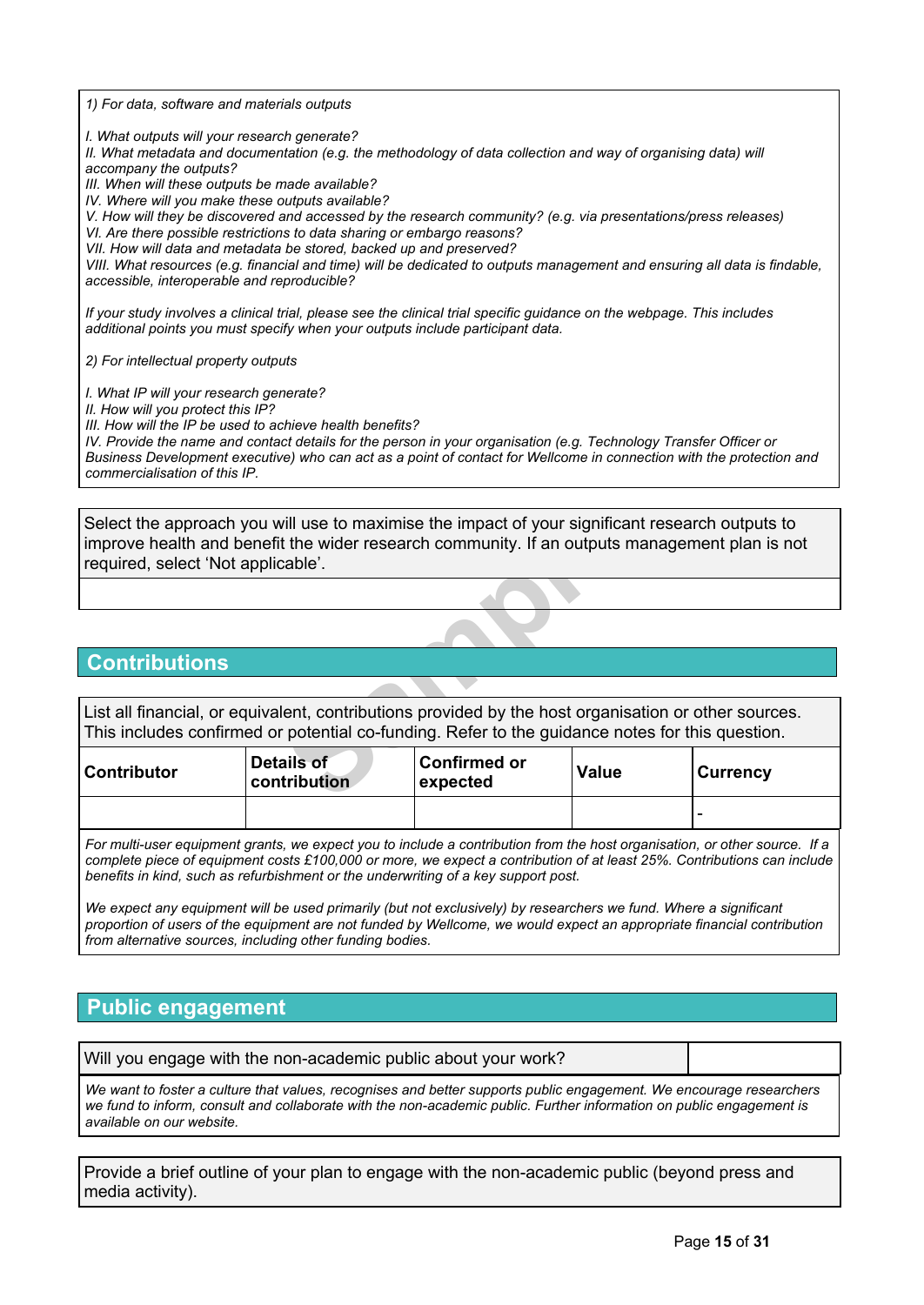Do not include engagement that is essential for the ethical conduct of your research, such as patient information leaflets or community advisory boards. This should be part of your research methodology and you can include costs for this within your main research costs. (250 words max.)

We may provide additional support during the lifetime of the research grant, with a focus on developing the researcher's *practice in Public Engagement, Diversity & Inclusion, or Open Research through our Research Enrichment scheme. Further details on the scheme, including how to apply, are available on our website.*

# LPS applicants only:

Describe your plans for engagement with external stakeholders, the communities they are drawn from, wider public audiences, industry, policy makers, practitioners, and others as relevant. This should include involvement in the research planning process as appropriate. In addition for participants, describe your policy for return of the health-related findings. (1500 words max.)

*Describe how you will engage each of these stakeholders, including:*

(s), including aims, specific target audiences, activities are all collaborators in engaging these stakeholders;<br>
aluate the activities, including success indicators;<br>
fill support your work;<br>
wn.<br>
c engagement figure unde *(i) the vision for the programme(s), including aims, specific target audiences, activities and desired outcomes; (ii) experience of staff and external collaborators in engaging these stakeholders; (iii) how you will monitor and evaluate the activities, including success indicators; (iv) how the host organisation will support your work;*

*(v) a high-level budget breakdown.*

You must include the total public engagement figure under the 'Miscellaneous costs' heading in the 'Costs requested and justification' section of the form. Include any VAT that is irrecoverable into the total figure within the 'Miscellaneous Costs' category of the 'Costs requested' section. If you exclude VAT at the outset we may not be able to increase our funding *retroactively.*

# **Location of activity**

Will the funded activity take place at more than one location? List any locations outside of your administering organisation where you will be conducting research or redirecting funds. This includes, but is not limited to, anywhere in receipt of indirect funding, fieldwork sites, and time spent working in another organisation/laboratory. This does not include conference attendance.

# **For each location, select the organisation and then select 'Edit' to add the country and percentage of funds. You must include the administering organisation.**

Enter the approximate percentage of the total funds that will be spent in each location. Enter zero for locations where activity will take place but no significant funds will be spent. If you are requesting salary costs, attribute them to the employing organisation.

# **Costs requested and justification**

Select the currency in which you want to apply. Submit costs in the currency you think will best enable you to undertake the activity. This will probably be your local currency; if not, explain why not.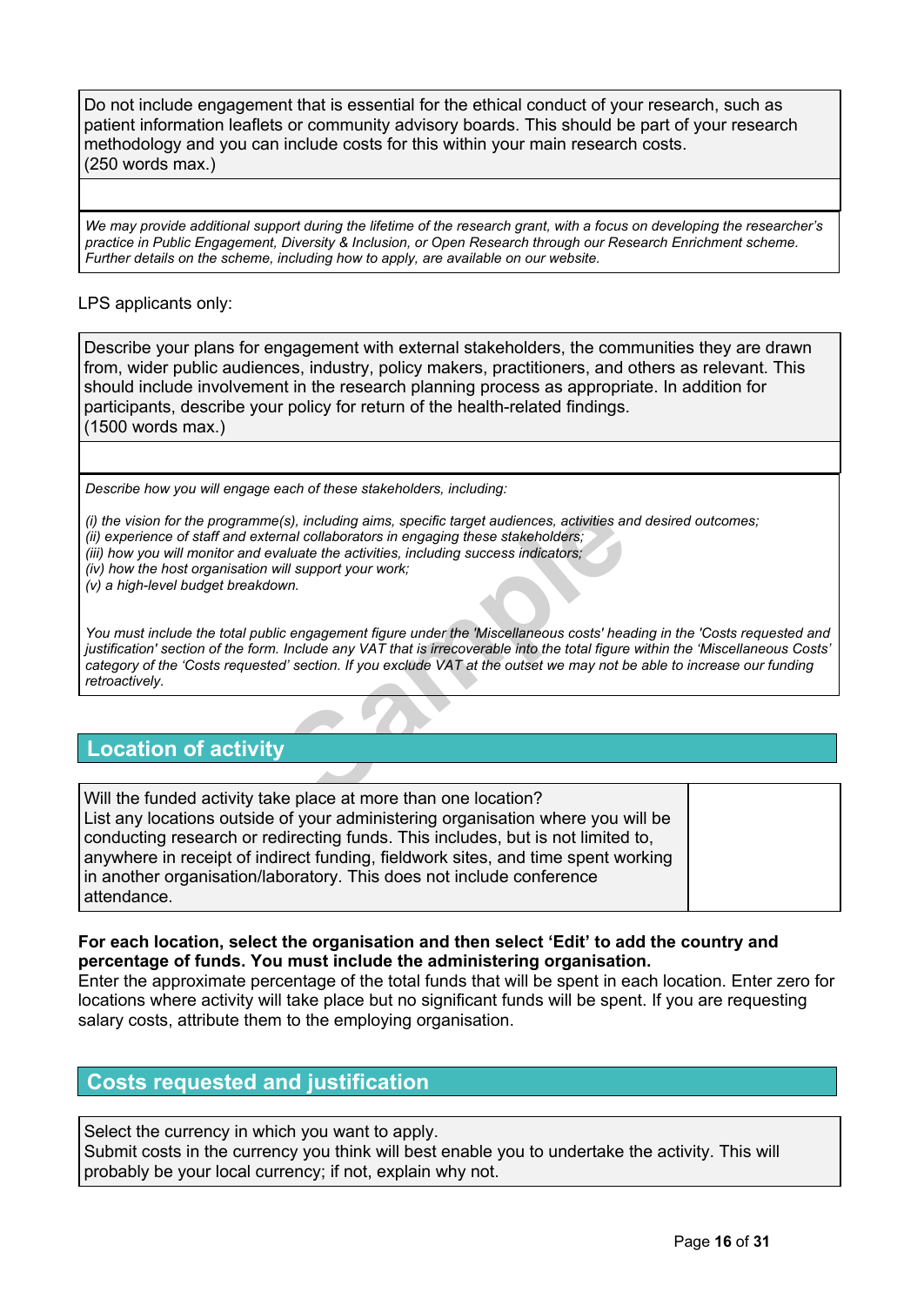If you think that the currency may not be readily available, email grantpayments@wellcome.org. For more information *see our [website.](http://www.wellcome.org/funding/guidance/currency-issues)*

If we cannot award in the currency requested, we will talk to your administering organisation about using another.

Is this your local currency?

What is your local currency?

Explain why you are requesting costs in the selected currency and what exchange rate you have used.

(100 words max.)

### **Salaries**

Are you requesting salaries? For details of what staff costs you can request, refer to the relevant scheme page and check the guidance notes for this question.

Include the full employment costs for all staff requested. Biomedical resource and equipment grant applicants can only apply for funding of staff needed to run/manage the central resource or apparatus (i.e. not experimental research *personnel). We will only consider support for experimental research personnel for technology development grants.*

Provide the names of individuals for posts involving the handling of, and research on, non-human primates. Whilst your application is being considered, you must notify us of any change to the individual(s) named in the application.

#### *Definition of terms*

From the starf of this question.<br>
Ince notes for this question.<br>
Its for all staff requested. Biomedical resource and equipm<br>
It to run/manage the central resource or apparatus (i.e. no<br>
It is also report for experimental *Staff category: For example: Postgraduate research assistant; Postdoctoral research assistant; Technician;* Fieldworker. Specify the level of seniority of the post where relevant, e.g. Junior postdoctoral research assistant, Senior *postdoctoral research assistant.*

*Salary grade/scale: The national or local salary grade/scale on which the individual will be employed.*

Basic starting salary: Annual salary to be paid to the individual upon their appointment to the post, exclusive of any allowances for which the individual is eligible. If the post is part time, the annual salary must be quoted on a pro *rata basis.*

Total cost on grant: Total cost of the post, inclusive of any locally-recognised allowances (for example, London *allowance), employer's contributions and increments, over the period of the grant. Employer's contributions should include any statutory obligations (e.g. for the UK, National Insurance contributions) and contributions towards an organisational pension scheme.*

#### **Salaries**

| Staff category | Name (if known) | <b>Basic</b><br>starting<br>salary<br>(p.a.) | <b>Salary</b><br>grade /<br>scale | Period on<br>project<br>$ $ (months) | $\frac{0}{0}$<br>time | <b>Total</b> |
|----------------|-----------------|----------------------------------------------|-----------------------------------|--------------------------------------|-----------------------|--------------|
|                |                 |                                              |                                   |                                      |                       |              |

### **Justification for personnel**

Specify the role and responsibilities for the staff requested. Justify the type and seniority, including the level of salary requested, of each post.

You must also provide this information for any requests for replacement lecturers' and applicants'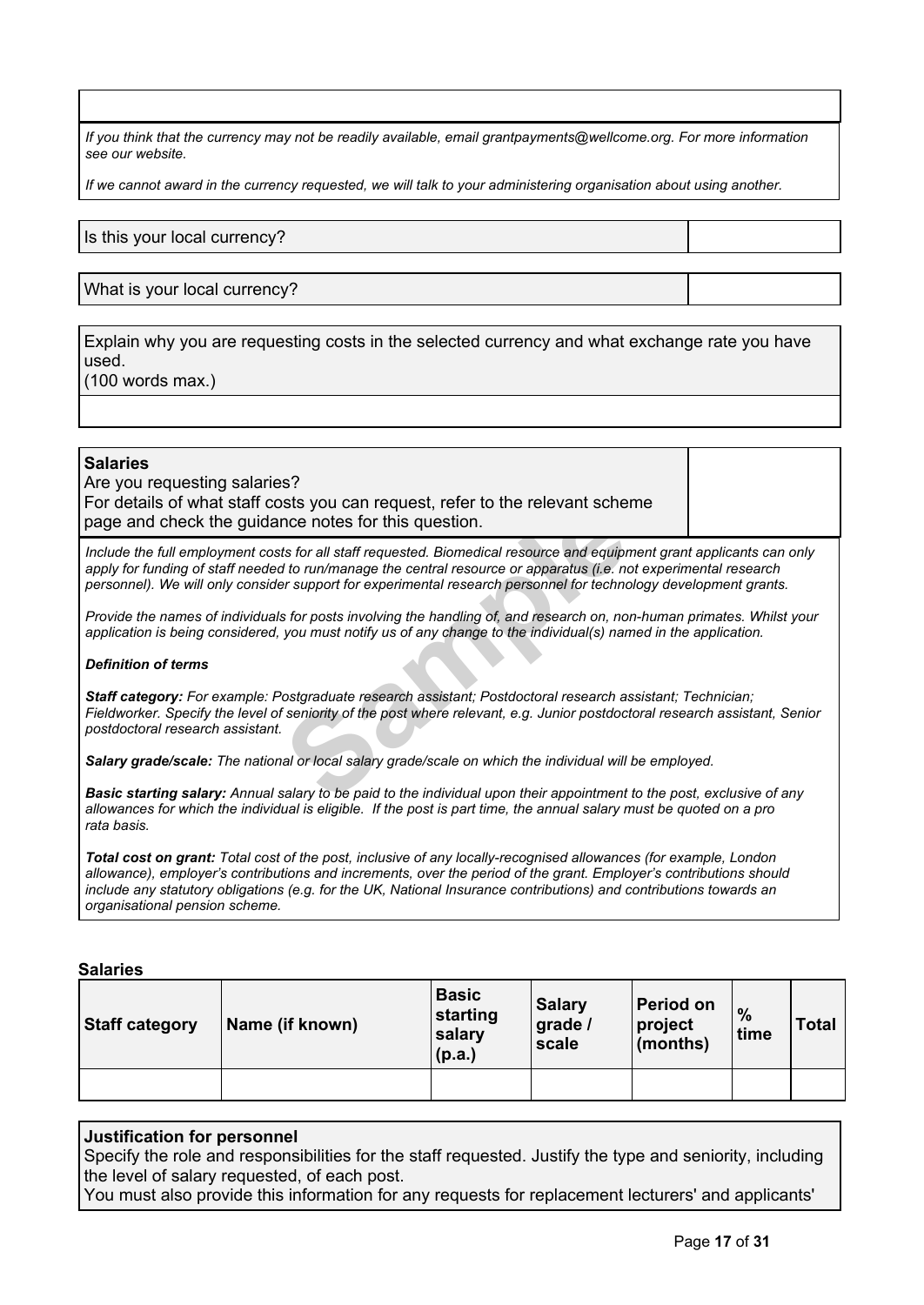salaries. (300 words max.)

If any staff requested will be working in different locations, indicate where they will be working. If you are requesting funds to be awarded directly to more than one location, you must indicate in the cost breakdown where the funds are to *be allocated.*

Are you requesting salary recovery?

You can request salary recovery for applicants if:

- they are spending at least 10% of their working time on the project and
- they hold an established position and
- they are required to seek partial or full salary support from external grant funding.

If you answer yes, we will ask you to upload a letter from a senior member of **each organisation confirming these points**.

Upload a letter from a senior member of **each organisation** requesting salary recovery. If there is more than one letter, upload these as a single PDF. Check the guidance notes for this question for details of what the letter must contain.

*The letter must confirm that:*

- *the applicant will be spending at least 10% of their working time on the project;*
- *the amount of salary requested is proportionate to the amount of working time spent on the grant;*
- For this question for details of what the letter if<br>the project;<br>requested is proportionate to the amount of working time is<br>re-required to seek partial or full salary support from exter-<br>racts of the applicants stipulate • the reason why they are required to seek partial or full salary support from external grant funding. Either that: - the employment contracts of the applicants stipulate that their salaries must come from external grant funding, and the host organisation will not guarantee these salaries if applicants are not successful in getting it from *external sources; or*

- it is the policy of the organisation that salary recovery costs must be included in all grant applications for staff *who hold a permanent, open-ended or long-term rolling contract.*

### **Materials and consumables**

Are you requesting materials and consumables?

*Provide a high-level breakdown of materials and consumables costs. These typically include:*

- *laboratory chemicals and materials (eg reagents, isotopes, peptides, enzymes, antibodies, gases, proteins, cell/tissue/bacterial culture, gloves, plasticware and glassware)*
- *associated charges for shipping, delivery and freight*
- *archival photocopying*
- *printing associated with fieldwork*

In the justification for materials and consumables, provide an estimate of the cost per staff member per year.

### **Materials and consumables**

**Description Total**

Justification for materials and consumables. (300 words max.)

**Animals** Are you requesting animals?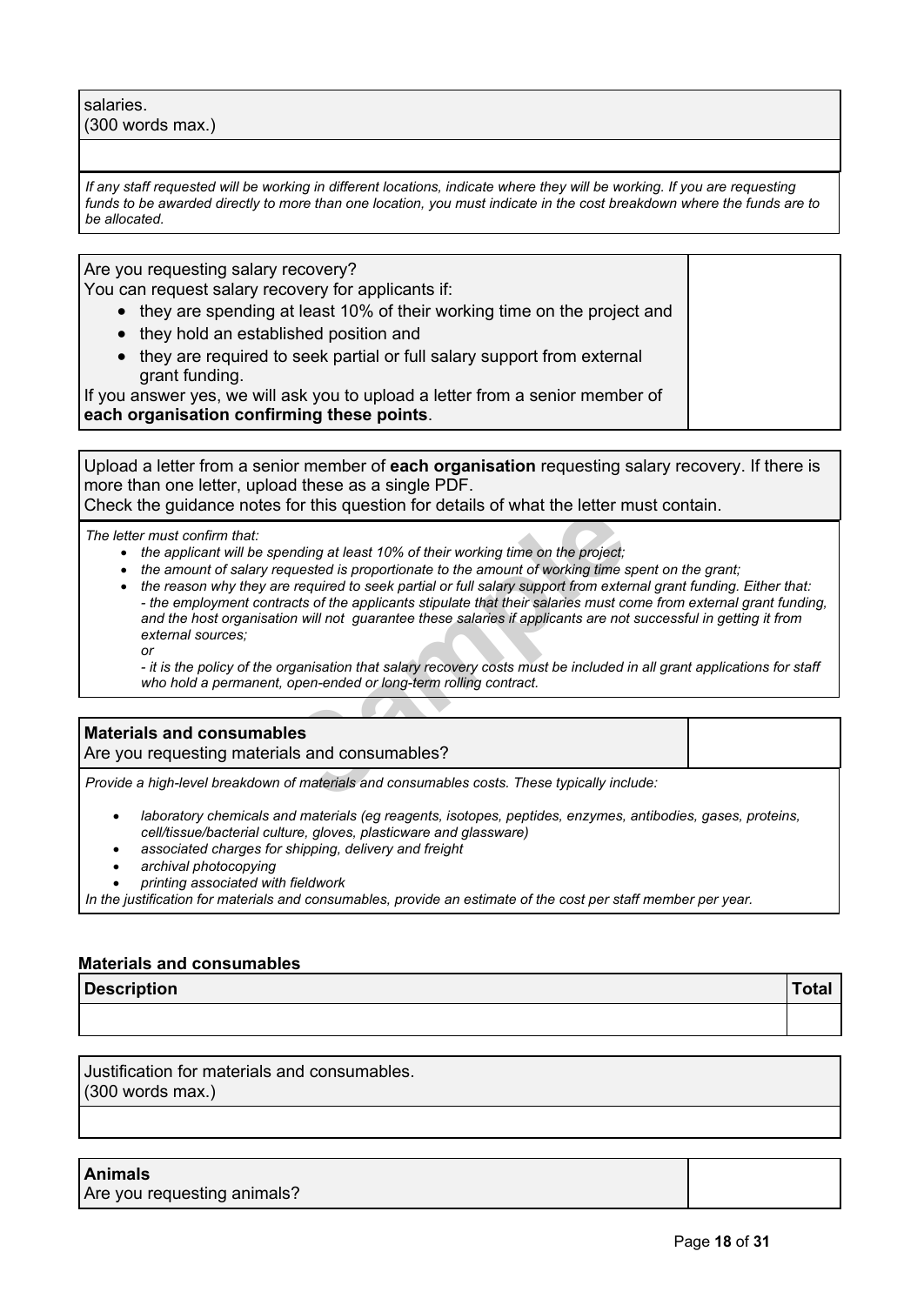In order to ensure animal experimentation costs are accurate, you must complete this section after consultation with your *animal house or biological services manager. Your organisation must apply a consistent costing methodology when presenting cost details.*

*If appropriate, costings can be clarified under 'Justification for resources requested'.*

We may ask for more detailed costing information from the organisation where a large number of animals and/or *substantial costs are involved.*

### **Animals**

| <b>Animal species</b> | Total no. to be<br>∣ purchased | <b>Total purchase</b><br>cost | Total maintenance and<br>procedures cost | Total |
|-----------------------|--------------------------------|-------------------------------|------------------------------------------|-------|
|                       |                                |                               |                                          |       |

### **Associated animals costs**

| Description |  |
|-------------|--|
|             |  |
|             |  |

*These costs cover specific and relevant training and environmental enrichment, including training for animal husbandry, welfare and associated training for animal technicians, and the cost of animal licences.*

# Justification for animal costs.

(300 words max.)

Do not include a justification of the animal numbers you require; you can explain this in the 'Proposals involving animals' *section.*

### **Equipment**

Are you requesting equipment or equipment maintenance?

relevant training and environmental enrichment, including<br>for animal technicians, and the cost of animal licences.<br>Sts.<br>Sts.<br>The animal numbers you require; you can explain this in the<br>ment or equipment maintenance?<br>Trocur The organisation's Director of Procurement/Head of Purchasing (or equivalent) must be aware of all potential capital *purchases and we require organisations to use best procurement practice when purchasing equipment with Wellcome Trust funds.*

#### *Equipment to be purchased*

We expect you to consider the cost-effectiveness of the proposed purchase of equipment. The estimated price of the *equipment must cover all aspects including delivery, installation, maintenance and training, where appropriate. We* expect discounts to be negotiated and included in quoted prices. If there is a preferred manufacturer for certain items of *equipment, you can explain this in the 'Type of equipment' field.*

We expect that the equipment you request will be covered by the manufacturer's warranty for the first year after it is purchased. We will fund reasonable maintenance costs for four years after the initial period of warranty on all equipment (irrespective of the length of award made), where this is negotiated as part of the capital purchase cost. We will also consider costs for the maintenance of equipment over 5 years old if you can demonstrate that it is cost-effective.

#### *Value Added Tax (VAT)*

For grants to be held in the UK, the costs of all equipment to be used for medical and veterinary research should be quoted exclusive of VAT. For equipment that does not fall within this definition, VAT costs should be shown.

|  | Equipment |
|--|-----------|
|  |           |
|  |           |

| Type of equipment   No. of items   Cost per item |  | ⊥Cost of<br><b>Imaintenance</b><br>l contract | <b>Contribution</b><br>⊺from other<br><b>Sources</b> | Total |
|--------------------------------------------------|--|-----------------------------------------------|------------------------------------------------------|-------|
|--------------------------------------------------|--|-----------------------------------------------|------------------------------------------------------|-------|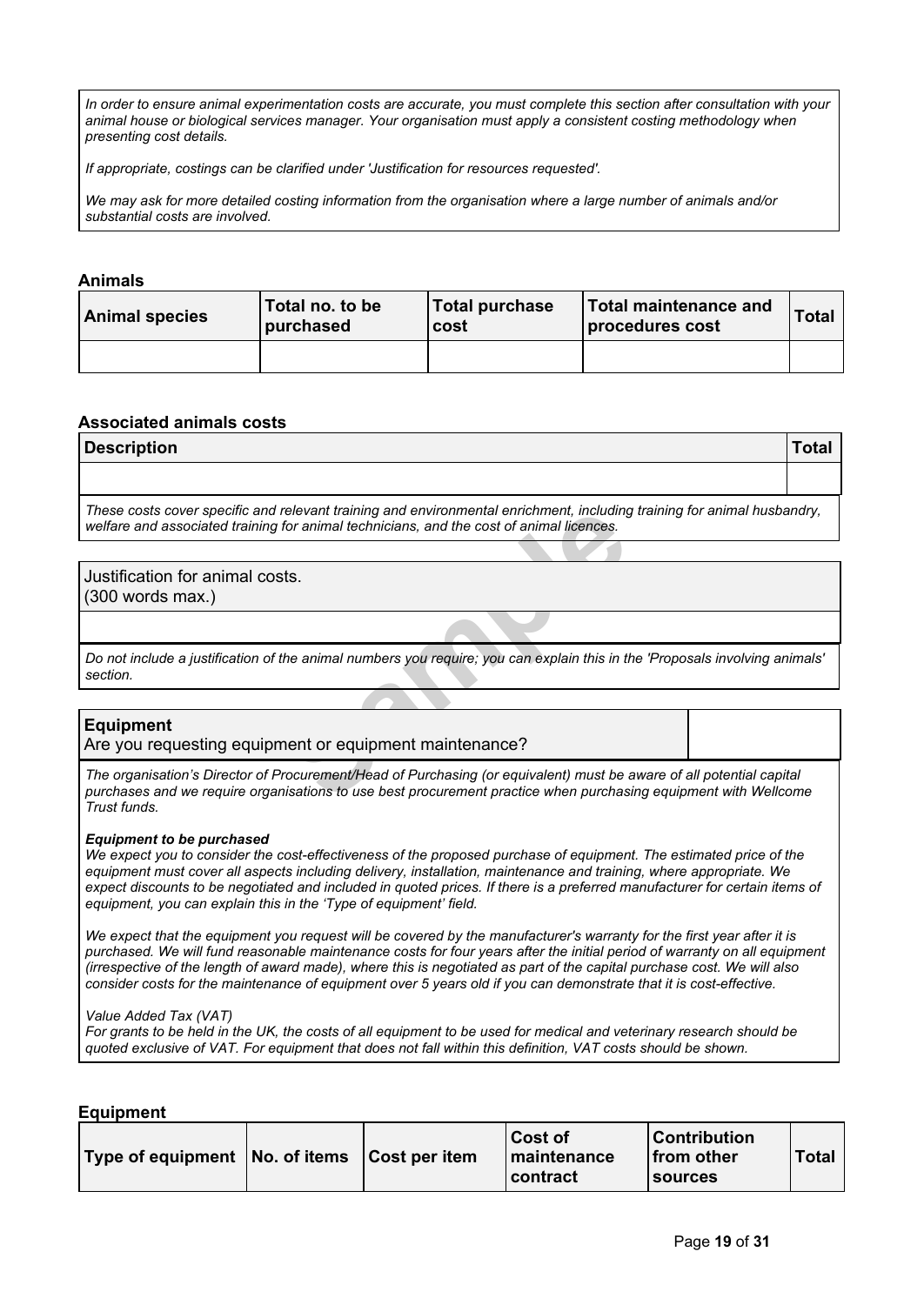| Type of equipment   No. of items   Cost per item |  | <b>Cost of</b><br>maintenance<br>contract | <b>Contribution</b><br>from other<br><b>Sources</b> | Total |
|--------------------------------------------------|--|-------------------------------------------|-----------------------------------------------------|-------|
|                                                  |  |                                           |                                                     |       |

### **Maintenance for existing equipment**

| Details of<br>equipment/ facility number | <b>Wellcome</b><br><b>Trust grant</b> | Date of<br>purchase | End date of<br>current<br>contract | Total cost<br>of contract | ∣% time on<br>project | <b>Total</b> |
|------------------------------------------|---------------------------------------|---------------------|------------------------------------|---------------------------|-----------------------|--------------|
|                                          |                                       |                     |                                    |                           |                       |              |
|                                          |                                       |                     |                                    |                           |                       |              |

We consider requests for maintenance of existing equipment if the grant that funded its purchase has ended. We only provide maintenance costs for equipment more than five years old if it is cost-effective to keep maintaining it.

If you are based in a low or middle income country you may apply for maintenance costs for equipment originally funded *by us or other sources.*

Justification for equipment and equipment maintenance. (500 words max.)

*If you are requesting a piece of equipment which costs more than £100,000, provide details of:*

- *similar equipment in the applicant's department and adjacent departments;*
- *why it cannot be used for this particular project; and*
- *any other individuals likely to use the equipment.*

Are you requesting a piece of equipment with a list price of £100,000 or more?

equipment which costs more than £100,000, provide determined applicant's department and adjacent departments;<br>for this particular project; and<br>kely to use the equipment.<br>Proposition of equipment with a list price of £100,0 Provide a statement from the Director of Procurement/Head of Purchasing (or equivalent), outlining the rationale for selection of preferred manufacturer/suppliers for each piece of equipment with a list price of £100,000 or more. Include a brief summary of quotes received and the level of discount negotiated (no more than 400 words).

#### **Access charges**

Are you requesting access charges?

#### **Access charges**

| Details of<br>equipment/<br>facility | <b>Original</b><br>source of<br>funding | Wellcome<br><b>Trust grant</b><br>number, if<br>applicable | <b>Standard</b><br>access<br>charge per<br>unit | <b>Specify</b><br>unit | No. of<br>units to be<br>used for<br>this<br>project | Total |
|--------------------------------------|-----------------------------------------|------------------------------------------------------------|-------------------------------------------------|------------------------|------------------------------------------------------|-------|
|                                      |                                         |                                                            |                                                 |                        |                                                      |       |

| Justification for access charges. |  |
|-----------------------------------|--|
| $(300$ words max.)                |  |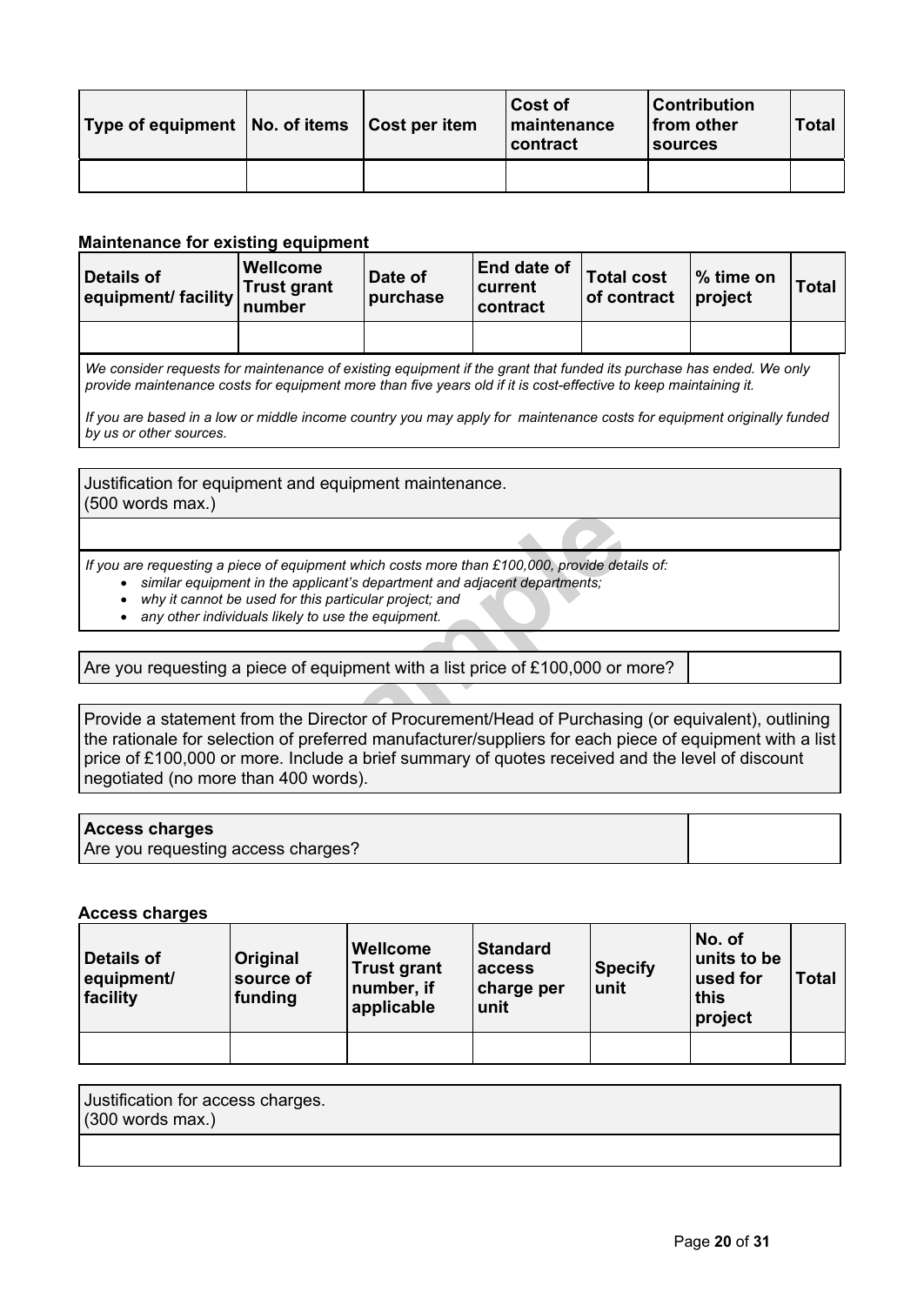| Travel and subsistence<br>Are you requesting travel and subsistence?                                                      |  |
|---------------------------------------------------------------------------------------------------------------------------|--|
| Include here items such as conference attendance, collaborative visits and, for resource/technology applicants, attending |  |

scientific meetings to publicise the resource/technology. Include all travel items separately. Enter the total carbon offset costs requested as a single line under travel and subsistence. Find out more about our carbon offset for travel policy *[here.](https://wellcome.org/funding/carbon-offset-policy-travel)*

#### *Conference attendance*

The lead applicant and any research staff to be employed on the grant can request costs to attend academic/scientific conferences, including conference registration fees and carbon offsetting the travel, up to a maximum of £2,000 a year for the lead applicant and £1,000 a year for research staff. Specify the amount being requested per person and tell us *how you calculated any carbon offset costs.*

#### *Collaborative visits*

If you are requesting costs for collaborative visits, state the host organisation and provide a detailed breakdown of the travel and subsistence costs. You can include the cost of carbon offsetting the travel involved. Justify the need for each visit, its duration and your mode of transport separately, and tell us how you calculated any carbon offset costs.

#### *Other travel related to this grant*

You can request costs for other essential visits, for example for sample collection and trips to facilities. You can include the cost of carbon offsetting the travel involved. Justify the need for the visit, its duration and your mode of transport *separately, and tell us how you calculated any carbon offset costs.*

### **Travel and subsistence**

**Description Total**

Justification for travel and subsistence costs. (300 words max.)

### **Miscellaneous costs**

Are you requesting miscellaneous costs?

**Subsistence costs.**<br> **Samples**<br> **Samples**<br> **Samples**<br> **Samples**<br> **Samples**<br> **Samples**<br> **Samples**<br> **Samples**<br> **Samples**<br> **Samples**<br> **Samples**<br> **Samples**<br> **Samples**<br> **Samples**<br> **Samples**<br> **Samples**<br> **Samples**<br> **Samples**<br> **W** Provide a detailed breakdown of the miscellaneous costs requested. Enter costs that do not fall under any other category in this section. These may fall under specific subheadings (such as Overheads); where they do not, select 'Other' and *type a description of the item.*

*Overheads*

Where overhead costs are allowed and you are including these in your application, provide a letter from the Finance Director of each organisation requesting these costs. The letter must provide a breakdown of the costs requested and *confirm that the request is a true representation of the costs incurred.*

#### **Miscellaneous - other**

| Type | <b>Description</b> |  |
|------|--------------------|--|
|      |                    |  |

Justification for miscellaneous costs. (300 words max.)

Are you requesting overheads under the miscellaneous costs heading?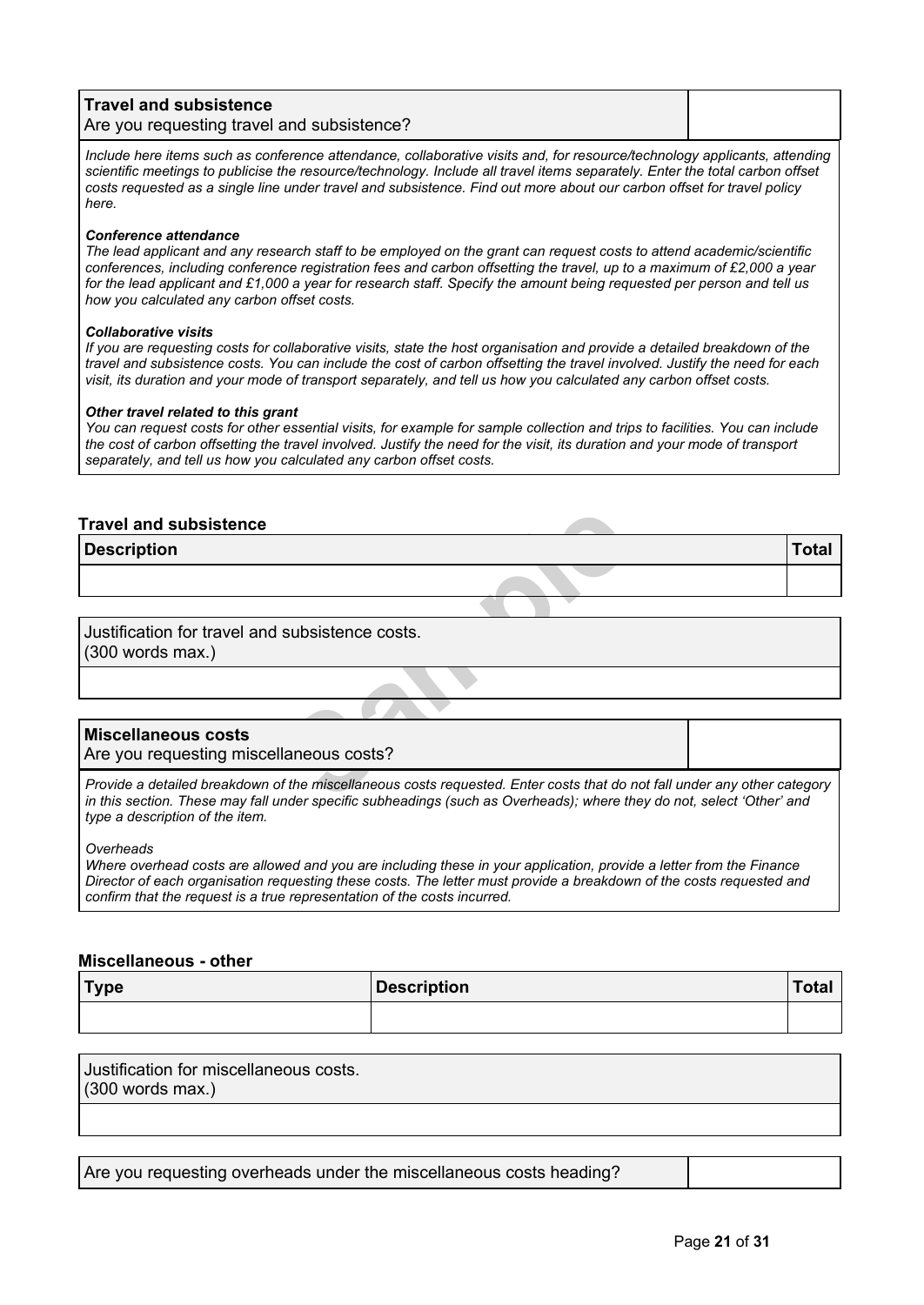Upload a letter from the Finance Director of each organisation. If there is more than one letter, upload these as a single PDF.

Each letter must include:

- a full breakdown of costs requested (you can't ask for a percentage of the project costs)
- an explanation of why these costs are necessary for the project
- confirmation that the breakdown is a true representation of the costs incurred

Are you based at a UK university and requesting overheads on subcontracted costs?

Confirm that the university will not include these subcontracted costs in its annual return for the UK Charity Research Support Fund.

| Summary of financial support requested |              |
|----------------------------------------|--------------|
|                                        | <b>Total</b> |
| ∣Total                                 |              |

# **Full economic costing**

Is your organisation based in the UK?

Is your organisation calculating the full economic cost of this proposal?

**Solution**<br> **Solution**<br> **Solution**<br> **Solution**<br> **Solution**<br> **Solution**<br> **Solution**<br> **Solution**<br> **Solution**<br> **Solution**<br> **Solution**<br> **Solution**<br> **Solution**<br> **Solution**<br> **Solution**<br> **Solution**<br> **Solution**<br> **Solution**<br> **Solut** What is the total full economic cost of your research proposal (£)? Include inflation in your costs at the percentage rate currently used by your administering organisation.

# **Research involving human participants, human biological material and identifiable data**

Does your project involve human participants, human biological material, or identifiable/potentially identifiable data?

This information is intended to provide advice on how to complete these questions. It is not a comprehensive review of *the legal and regulatory environment in which your application is made.*

*We use the World Health Organization definition of research with human beings: "any social science, biomedical,* behavioural, or epidemiological activity that entails systematic collection or analysis of data with the intent to generate *new knowledge, in which human beings:*

- *are exposed to manipulation, intervention, observation, or other interaction with investigators either directly or through alteration of their environment or*
- *become individually identifiable through investigator's collection, preparation, or use of biological material or medical or other records."*

Read our Research involving human [participants](https://wellcome.org/grant-funding/guidance/research-involving-human-participants-policy) policy for information on what we expect from the researchers and *organisations we fund.*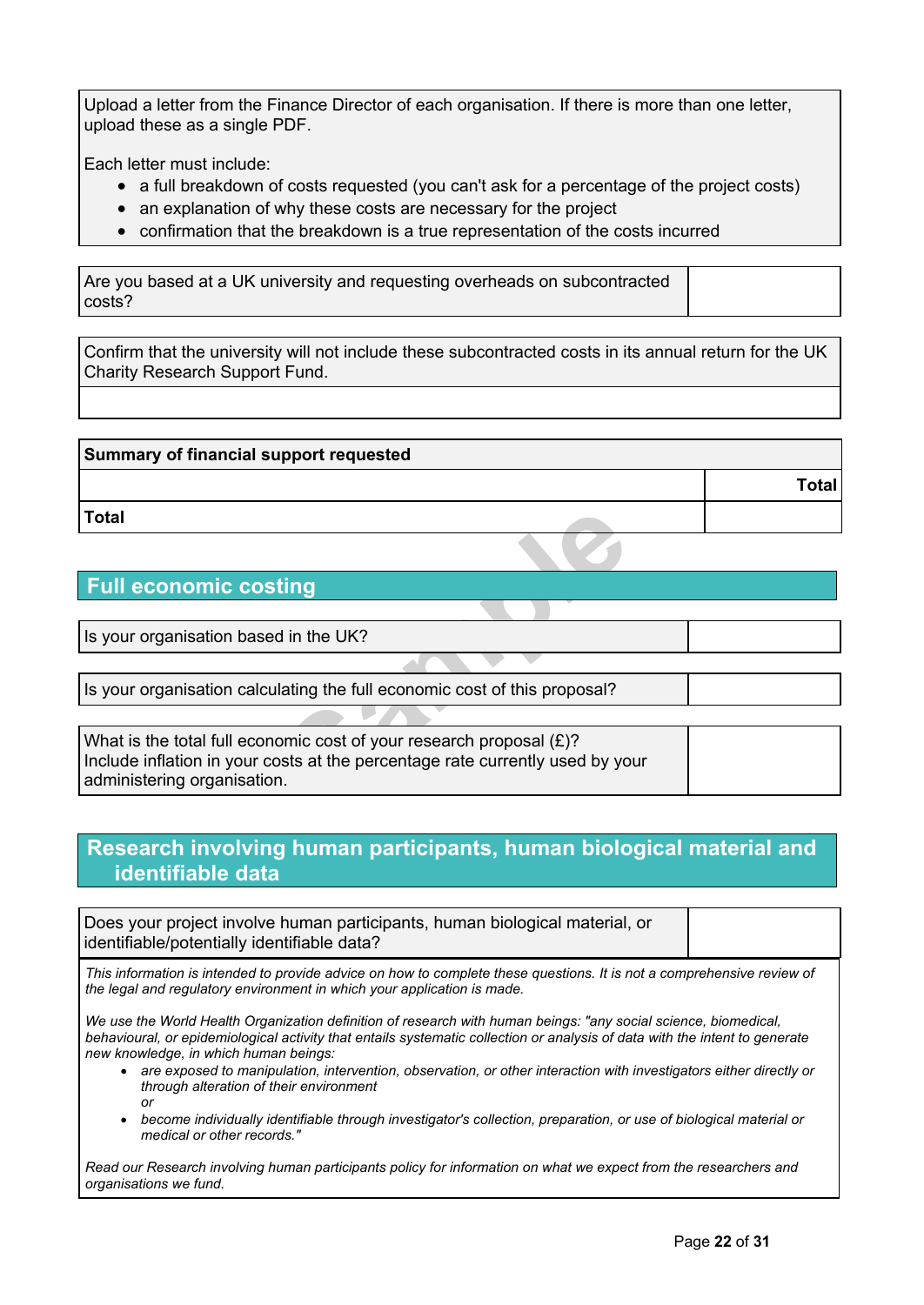*You must have ethical approval for any research Wellcome funds that involves:*

- *human participants*
- *human biological samples*
- *personal data.*

The Data Protection Act 2018 defines personal data as any information relating to an identified or identifiable living *person. For example, a person who can be identified either:*

- *directly from that information*
	- *or*
- *indirectly by combining it with other available information.*

Any use of personal data or biological samples, relating to living or dead persons, must comply with all relevant *legislation where you are working.*

You must get approval from other regulatory bodies such as the Human Fertilisation and Embryology Authority (HFEA) or *the Gene Therapy Advisory Committee in the UK where necessary. Foe example, research involving human embryos may require a licence from the HFEA (see the HFEA [website](http://www.hfea.gov.uk/) for more information).*

If your proposal involves research on gene therapy which requires regulatory approval, you should apply for this from: *your Local Research Ethics Committee*

- *your University's Genetic Manipulation Committee*
- *the Gene Therapy Advisory Committee*
- *the Medicines and Healthcare products Regulatory Agency (MHRA).*

You must get ethical review in all countries where any part of the research is to take place. Read our [guidance](https://wellcome.org/grant-funding/guidance/research-involving-people-low-and-middle-income-countries) for *research involving people living in low- and middle-income countries.*

You must have all the necessary relevant requlatory and ethical approval in place at all relevant times during the project. *These must be in place for every site where research will be carried out.*

Confirm that you have read our guidance on the feedback of health-related findings in research and that you are in the process of considering your approach to this.

Who has, or will, review the ethics of the project and when? Detail any other regulatory approvals you have obtained, or will seek.

Ill countries where any part of the research is to take place in low- and middle-income countries.<br>
Y relevant regulatory and ethical approval in place at all represent regulatory and ethical approval in place at all repre We reserve the right to see relevant approval documents at any point during the grant and after it has ended. This is in accordance with our research involving human participants policy.

Do you propose to use facilities, staff or patients within the National Health Service (NHS) in the UK?

By agreeing to fund work which requires NHS support, Wellcome agrees to abide by the Statement of Partnership on *Non-commercial R&D in the NHS in England (and the corresponding statements in Northern Ireland, Scotland, and* Wales). You must therefore meet the obligations of the Partnership and may not carry out any research until the NHS *has given its consent.*

The Research Governance Framework for Health & Social Care, published by the Department of Health in England can *be downloaded from the [Department](http://www.dh.gov.uk/health/category/research) of Health website. Wellcome cannot act as sponsor.*

Do you need a formal sponsor for the project? For example under the Medicines for Human Use (Clinical Trials) Regulations or the Research Governance Framework for Health and Social Care and equivalent guidance.

Which organisation(s) has/have agreed to fulfil this role? Wellcome cannot act as sponsor.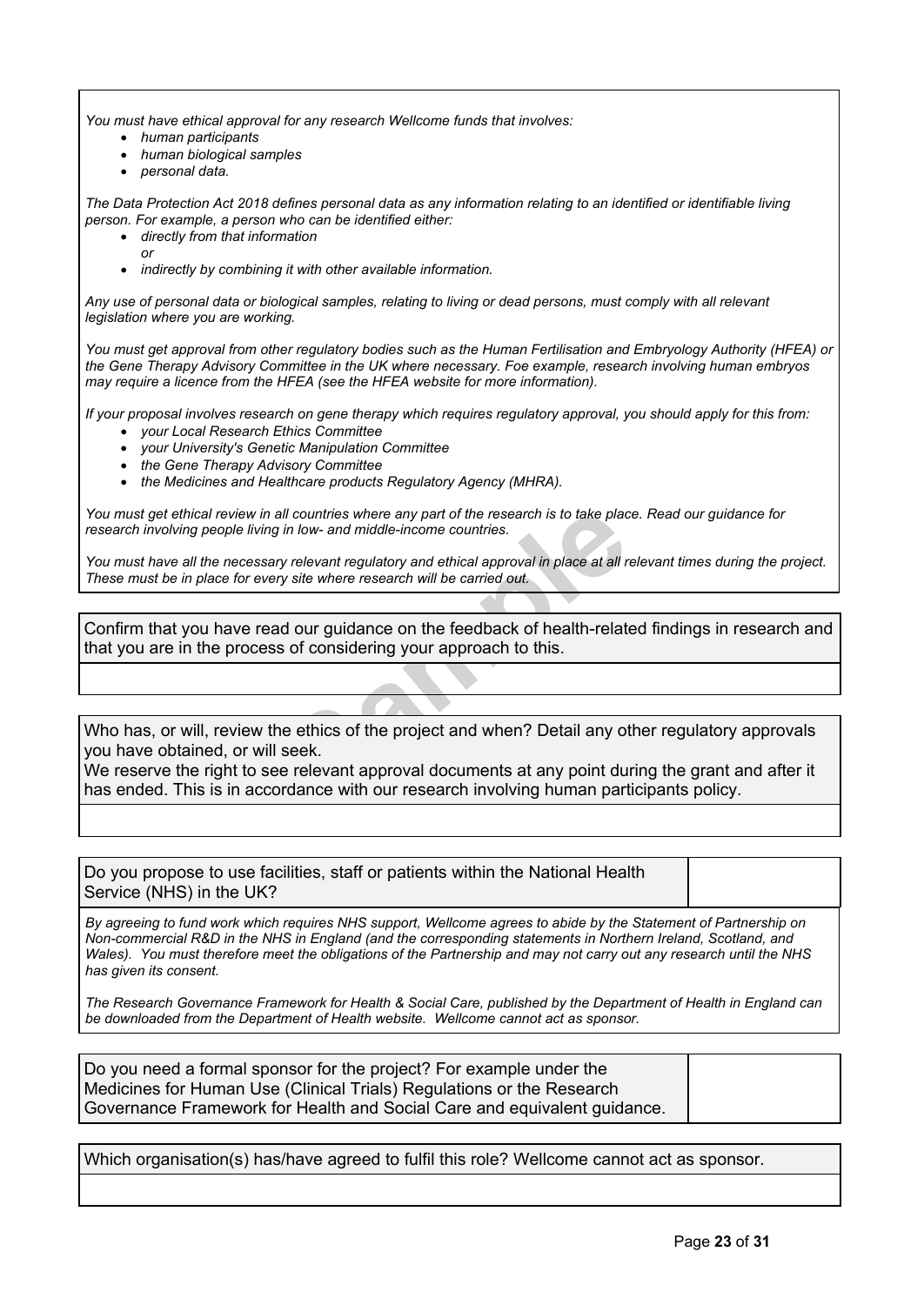Confirm you have in place or you will seek appropriate informed consent to use any potentially commercially exploitable results from tissues or samples derived from human participants.

Please answer 'not applicable' if no potentially commercially exploitable results (based on human tissues or samples) will *be produced during the course of the proposed research.*

Is the proposed clinical trial covered by The Medicines for Human Use (Clinical Trials) Regulations in the UK?

Under the Medicines for Human Use (Clinical Trials) Regulations 2004, applicants must identify a sponsor who fully understands the responsibilities and costs associated with assuming this role. This will usually be a university or NHS *Trust. Wellcome cannot act as sponsor.*

Confirm that the trial will be registered on one of the following:

- the International Standard Randomised Controlled Trial Number Register (ISRCTN)
- ClinicalTrials.gov
- another register listed on the WHO International Clinical Trials Registry Platform (ICTRP).

**Sample**Describe the oversight arrangements for the clinical trial (e.g. membership of Trial Steering Committee, Data Monitoring Board etc.)

# **Proposals involving animals**

Will the funds on this grant be used directly for animal research?

Select any of the following that apply to your proposed work: *(Proposal involves the use of animals, Proposal involves the use of animal tissue, Neither of the above)*

The following notes relating to 'Proposals involving animals' are intended to provide quidance and advice in completing the form, rather than a comprehensive review of the legal and regulatory environment in which the application is made.

Applicants must refer to the Wellcome Trust's policy on the use of animals in medical and [veterinary](https://wellcome.org/funding/guidance/use-animals-medical-and-veterinary-research) research *[on](https://wellcome.org/funding/guidance/use-animals-medical-and-veterinary-research) [our](https://wellcome.org/funding/guidance/use-animals-medical-and-veterinary-research) [website.](https://wellcome.org/funding/guidance/use-animals-medical-and-veterinary-research)*

In all animal experiments we support, the principles of reduction, replacement and refinement will apply. In all *experimental studies, applicants must actively consider: the complete replacement of live animals with tissues derived* from either animals or humans; the possibilities of reducing the numbers of animals that need to be used; refining the experimental design in order to obtain the maximum amount of information from the minimum number of animals.

Refined methods in animal research are those which alleviate or minimise any adverse effects for the animals involved, and/or enhance animal welfare. Refinements may be applied at any stage in the life of an animal. Thus, refinement encompasses all aspects of a procedure, including: the source, transport, husbandry and environment of the animals involved; the experimental design (for example, the choice of species and the group size employed); the techniques applied; the end points of the procedures; and care of the animals before, during and after a procedure.

*For further information about the National Centre for the Replacement, Refinement and Reduction of Animals in Research (NC3Rs), see [www.nc3rs.org.uk](http://www.nc3rs.org.uk/)*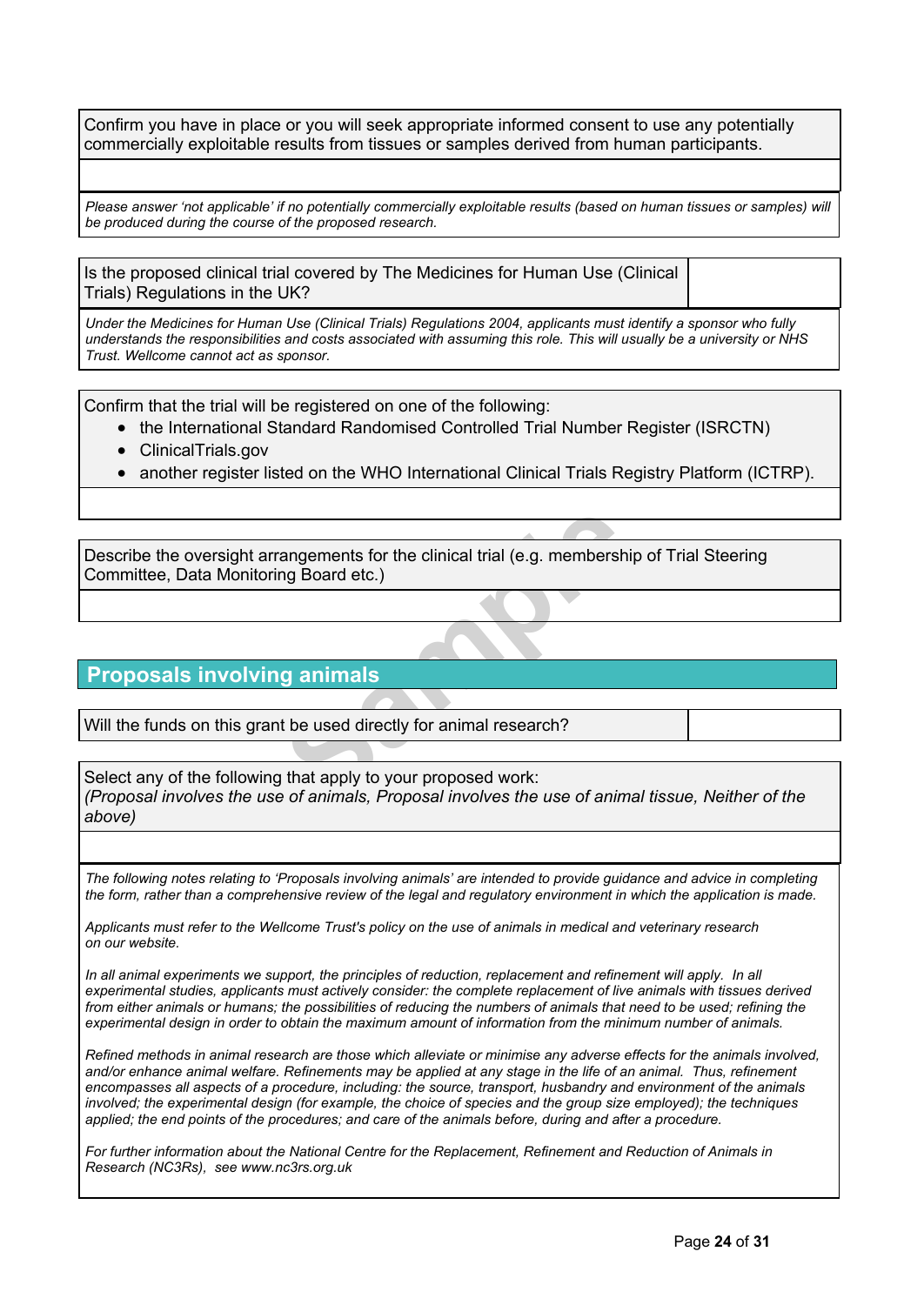Monoclonal antibodies: The use of ascitic animals for monoclonal antibodies (mAb) production in vivo may only be proposed when in vitro attempts at mAb production have failed or the use of animals is considered justified for specific diagnostic or therapeutic products. You must give a full explanation if in vitro production methods are not considered to *be suitable.*

Select any of the following species you will use. *(Primate, Cat, Dog, Equidae, Pig, Genetically Altered Animals, Other animals)*

The NC3Rs will review all applications involving the use of primates, cats, dogs and equidae animals, or their tissue/data.

All proposed research projects involving genetically altered mice are expected to consider the principles of welfare *assessment set out on the NC3Rs website:[https://www.nc3rs.org.uk/generation-and-breeding-genetically-altered-mice.](https://www.nc3rs.org.uk/generation-and-breeding-genetically-altered-mice)*

Select 'Add' to to enter the animal species and total numbers required (this may differ from the number to be purchased, maintained).

| <b>Animal species</b>                                                                                               | Strain (if appropriate) | Total number required to<br>carry out proposed work |  |
|---------------------------------------------------------------------------------------------------------------------|-------------------------|-----------------------------------------------------|--|
|                                                                                                                     |                         |                                                     |  |
| Plasse provide details on any animal species which are to be used in the proposed project. Please provide the total |                         |                                                     |  |

vvide details on any animal species which are to be used in the propo *number to be used (this may differ from the number to be purchased, maintained etc.)*

nimal species which are to be used in the proposed proje<br>
fer from the number to be purchased, maintained etc.)<br> **Sample** size alongside details of the<br> **Sample** size alongside details of the<br> **Sample** size alongside detai Provide a justification of the proposed sample size alongside details of the planned statistical analyses. Describe experimental design, including any plans to reduce bias such as blinding or randomisation if appropriate. You must include power calculations if appropriate. (1,000 words max.)

You may provide your answer to this question in the field provided (text entry format) or as a PDF attachment (upload format). If you are uploading your answer, the uploaded document must be in 11 point Arial font and portrait format.

For each species, you must ensure that adequate experimental detail is provided to justify both the use and number of *animals. This should include:*

- *definition of unit of analysis (i.e. N referring to animal or sample number);*
- *means of avoidance of bias (e.g. blinding or randomisation);*
- *statistical analysis to be used and explanation of how sample and/or group size was derived;*
- *where repeated measures are used, the number of time points;*
- *an indication of number of replications of each experiment to mitigate spurious non-replicable results.*

You may include tables and figures in this section to help justify animal numbers. You can find additional guidance on *designing animal experiments through the NC3Rs [Experimental](https://www.nc3rs.org.uk/experimental-design-assistant-eda) Design Assistant.*

(1000 words max.)

Why is the species to be used the most appropriate? (250 words max.)

It is particularly important to justify the species when an animal is being used as a model for a human physiological or *pathological condition.*

Does your proposal include procedures to be carried out on animals in the UK which require a Home Office licence? Your organisation must ensure that research involving the use of animals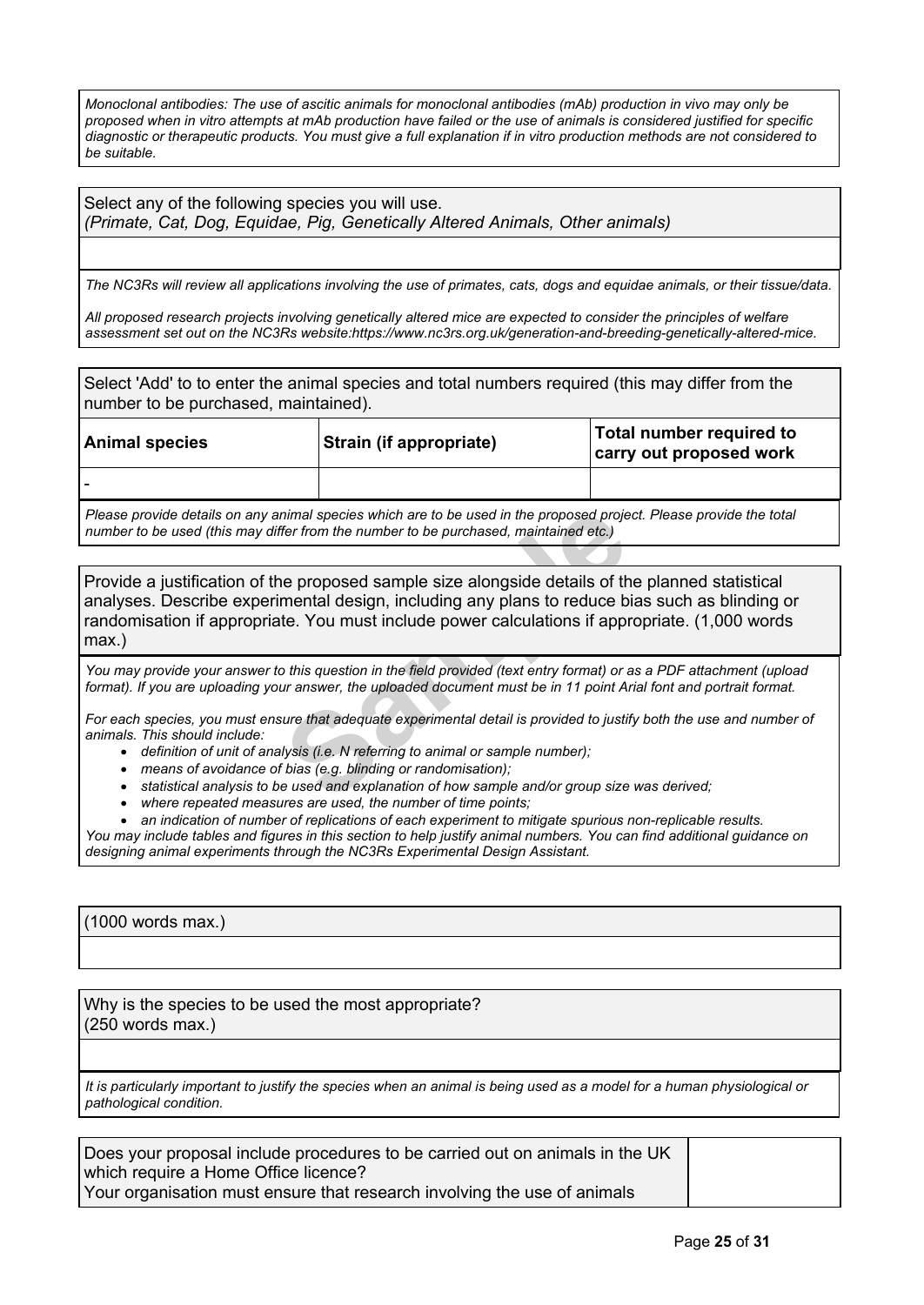complies at all times with UK laws and regulations.

The organisation must ensure that research involving the use of animals complies at all times with UK laws and *regulations.*

Is there a current Home Office Personal Project Licence (PPL) that authorizes the proposed procedures to be carried out in the UK?

Provide the name of the licence holder and the PPL number.

Detail your plans and timelines for acquiring the appropriate licence.

If your proposal involves the use of animals, what would be the severity of the procedures? You can find guidance on assessing the severity of a procedure on the Home Office [website.](http://www.homeoffice.gov.uk/science-research/animal-research/)

*Guidance on assessing the severity of a procedure is available from the Home Office website: <http://www.homeoffice.gov.uk/science-research/animal-research/>*

Provide details of any moderate, severe or non-recovery procedures (250 words max.)

Does your proposal involve the use of animals or animal tissue outside the UK?

Firsty of a procedure is available from the Home Office we<br>
Science-research/animal-research/<br>
Jerate, severe or non-recovery procedures<br>
Figures of animals or animal tissue outside the<br>
Sammal work outside of the UK will Confirm that the proposed animal work outside of the UK will comply with the principles of UK law. Animal research conducted outside the UK must, as a minimum standard, be carried out in accordance with the principles of UK law and regulation. (1000 words max.)

Law and requlatory standards often vary from country to country. If experiments are to be carried out on animals outside the UK, the experiments proposed must be performed to standards which accord with the principles of UK legislation. Furthermore, the housing and care of animals must similarly accord with the standards and principles of UK legislation.

*You should refer to NC3Rs [guidance](https://www.nc3rs.org.uk/news/choosing-contractors-animal-research) on carrying out work abroad and choosing contractors.*

Why is animal use necessary: are there any procedures of less severity that could be used? (250 words max.)

#### **Non-human primates**

If you are exclusively using already generated tissue or data in the proposed experiments answer all relevant questions as thoroughly as possible, in particular the questions relating to housing and procedures. If a question is not relevant you can answer N/A, we may request additional information if necessary for assessment.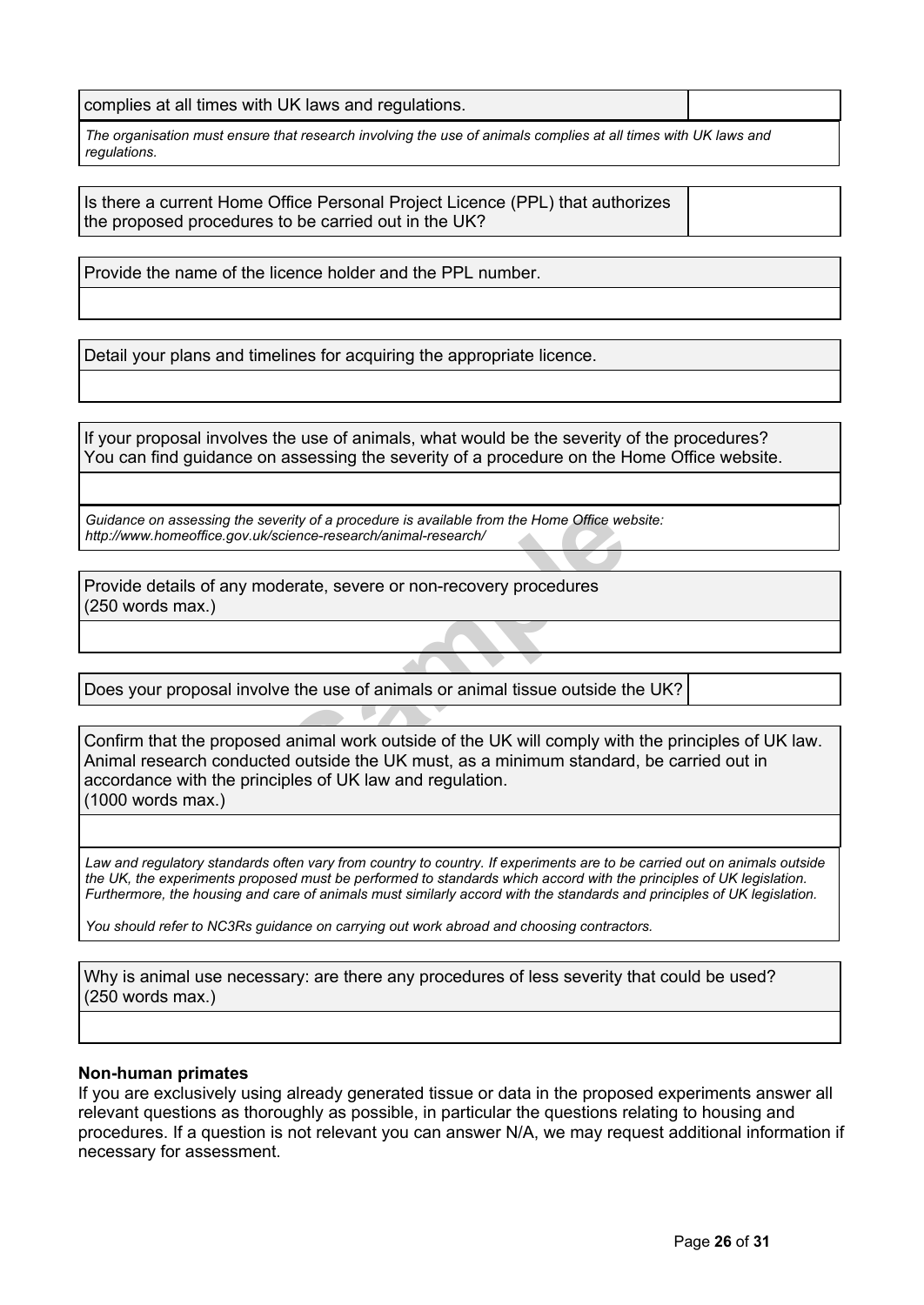Do the facilities and practices, and the proposed comply with the principles set out in the 'National Centre for the Replacement, Refinement and Reduction of Animals in Research (NC3Rs) Guidelines: Primate [accommodation,](http://www.nc3rs.org.uk/non-human-primate-accommodation-care-and-use) care and [use'](http://www.nc3rs.org.uk/non-human-primate-accommodation-care-and-use) ?

Explain why not

Will it be necessary to transport the non-human primates (i.e. from breeding facility and within the host organisation environment)?

Indicate approximate journey times and the measures that will be taken to minimise the potential stress during transport.

Provide details of the housing for the animals, e.g. enclosure size, environmental enrichment.

*See the NC3Rs [guidance](http://www.nc3rs.org.uk/3rs-resources/housing-and-husbandry) on animal housing and husbandry for further details.*

Will single housing of the non-human primates be necessary at any time?

Provide a justification for single housing, its duration, and explain what additional resources you will provide to the animals to minimise the impact on animal welfare.

Final housing and husbandry for further details.<br> **Sample Housing, its duration, and explain what are single housing, its duration, and explain what are similar<br>
Sample procedures involved and how any pain, suffer<br>
<b>Sample** Describe the experimental procedures involved and how any pain, suffering, distress and/or lasting harm will be minimised. Have the procedures been recently reviewed by the Named Veterinary Surgeon (NVS), Named Animal Care and Welfare Officer (NACWO) and Animal Welfare and Ethical Review Body (AWERB)?

Will any of the experimental procedures involve food and/or water restriction?

Justify why this is necessary and outline what alternatives have been considered.

Will any of the experimental procedures involve restraint?

What alternatives have been considered? Describe the nature of the restraint, its duration and frequency, and what will be done to avoid distress.

What prior experience and training in non-human primate use, care and welfare will you require of the staff named in the application? What provision are you making for continuing professional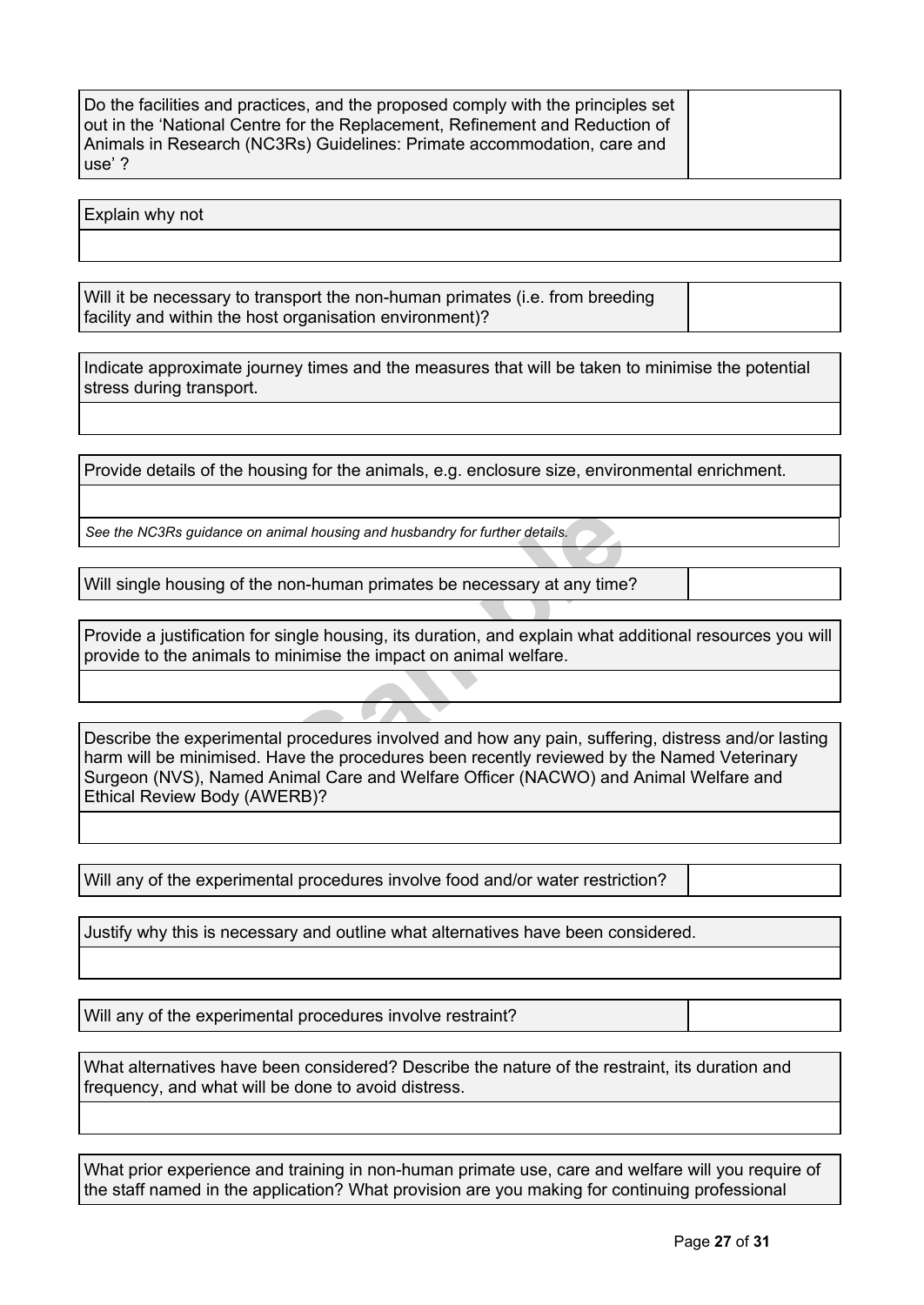development in these areas?

Will any of the staff involved require specific training for any of the procedures concerned?

Provide details of the training needed and where it will be undertaken.

### **Cats, Dogs, Equidae and Pigs**

If you are exclusively using already generated tissue or data in the proposed experiments answer all relevant questions as thoroughly as possible, in particular the questions relating to housing and procedures. If a question is not relevant you can answer N/A, but we may request additional information if necessary for assessment.

| From where will the animals be sourced?                                                                                                                                                                                                  |  |
|------------------------------------------------------------------------------------------------------------------------------------------------------------------------------------------------------------------------------------------|--|
|                                                                                                                                                                                                                                          |  |
|                                                                                                                                                                                                                                          |  |
| Will it be necessary to transport the animals?                                                                                                                                                                                           |  |
|                                                                                                                                                                                                                                          |  |
| Indicate approximate journey times and the measures that will be taken to minimise the potential<br>stress during transport.                                                                                                             |  |
|                                                                                                                                                                                                                                          |  |
|                                                                                                                                                                                                                                          |  |
| Are animals to be imported?                                                                                                                                                                                                              |  |
|                                                                                                                                                                                                                                          |  |
| Where animals are to be imported, what journey times have been agreed with the Home Office?<br>Describe the conditions for the animals at the breeding establishment and how the potential stress<br>during transport will be minimised. |  |

Provide details of the housing for the animals, e.g. enclosure size, environmental enrichment.

*Please see the NC3Rs guidance on animal housing and husbandry for further details: [https://www.nc3rs.org.uk/3rs](http://www.nc3rs.org.uk/3rs-resources/housing-and-husbandry)[resources/housing-and-husbandry](http://www.nc3rs.org.uk/3rs-resources/housing-and-husbandry)*

Will single housing of the animals be necessary at any time?

Provide a justification for single housing, its duration, and explain what additional resources you will provide to the animals to minimise the impact on animal welfare.

Describe the experimental procedures involved and how you will minimise any pain, suffering, distress and/or lasting harm. Have the procedures been recently reviewed by the Named Veterinary Surgeon (NVS), Named Animal Care and Welfare Officer (NACWO) and Animal Welfare and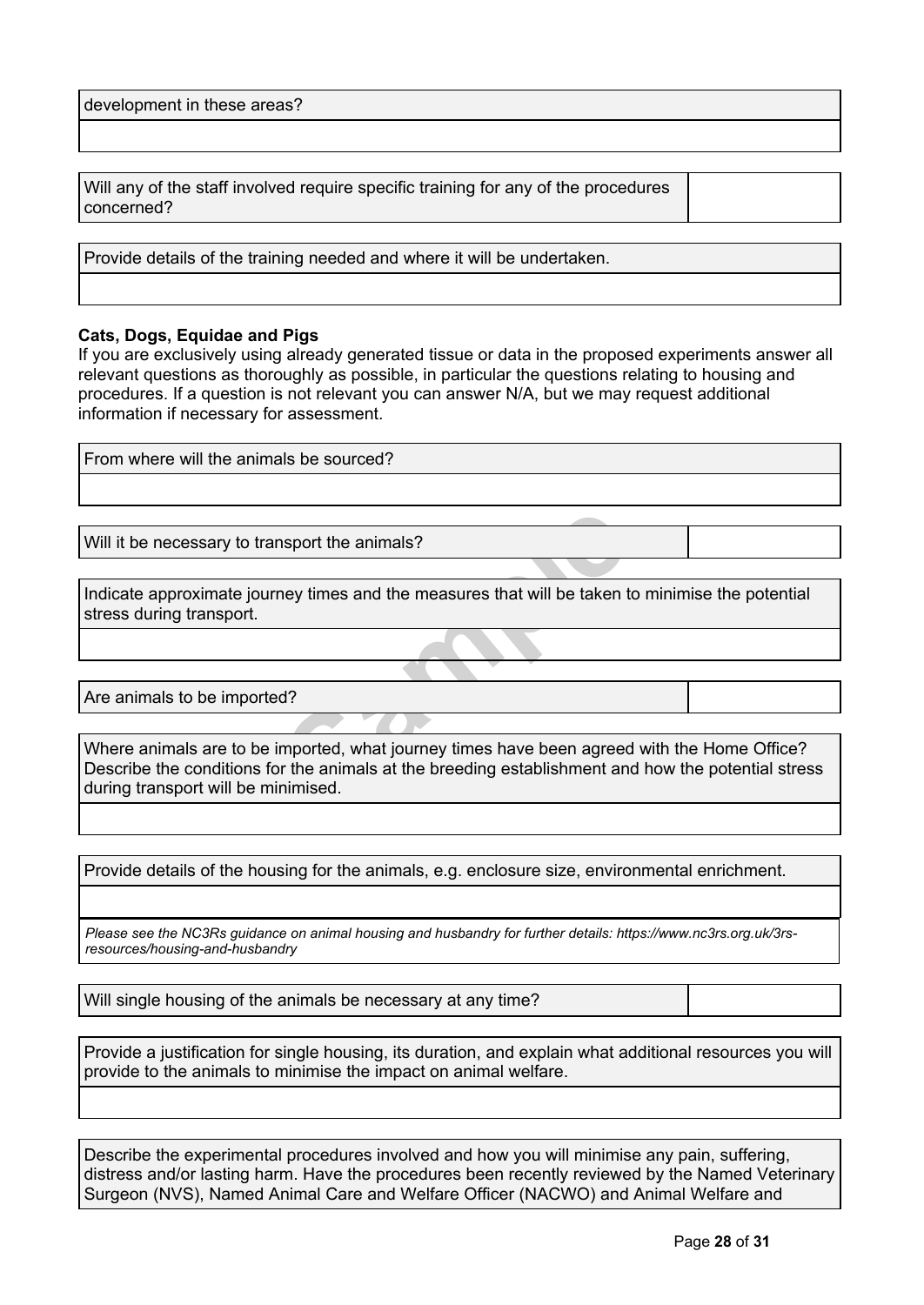Ethical Review Body (AWERB)?

What adverse effects might the animals experience? List the clinical and other signs that will be monitored, the frequency of monitoring and, where relevant, the humane endpoint criteria established for the study. (1000 words max.)

Will any of the experimental procedures involve restraint?

What alternatives have been considered? Describe the nature of the restraint, its duration and frequency, and what will be done to avoid distress.

What prior experience and training in animal use, care and welfare will you require of the staff named in the application? What provision are you making for continuing professional development in these areas?

**Sample 1998 Many Set Continuing**<br> **Sample 1999 Many 1999 Many 1999 Many Set Continuing**<br> **Sample 1999 Many Set Continuing**<br> **Sample 1999 Many Set Continuing**<br> **Sample 1999 Many Set Continuing**<br> **Sample 1999 Many Set Conti** Will any of the staff involved require specific training for any of the procedures concerned?

Provide details of the training needed and where it will be undertaken.

# **Risks of research misuse**

Confirm that you have considered whether your proposed research could generate outcomes that could be misused for harmful purposes.

Wellcome encourages applicants and their host organisations to consider carefully any risks that the potential outcomes (information, products or technologies) of the research could be misused for harmful purposes. These include actions *that pose a significant threat to humans, animals, plants or the environment - including terrorist misuse.*

Examples of possible research areas that are associated with dual-use risks of this type, include (but are not restricted *to) research that aims to:*

- *demonstrate how to render a vaccine ineffective;*
- *confer resistance to a therapeutically useful antibiotic or antiviral agent;*
- *enhance the virulence of a pathogen or renders a non-pathogen virulent;*
- *increase the transmissibility or alter the host range of a pathogen;*
- *enable the evasion of diagnostic and detection methods; enable the weaponisation of a biological agent or toxin;*
- *generate or reconstitute an eradicated or extinct agent or toxin.*

Have you identified any tangible risks of this type?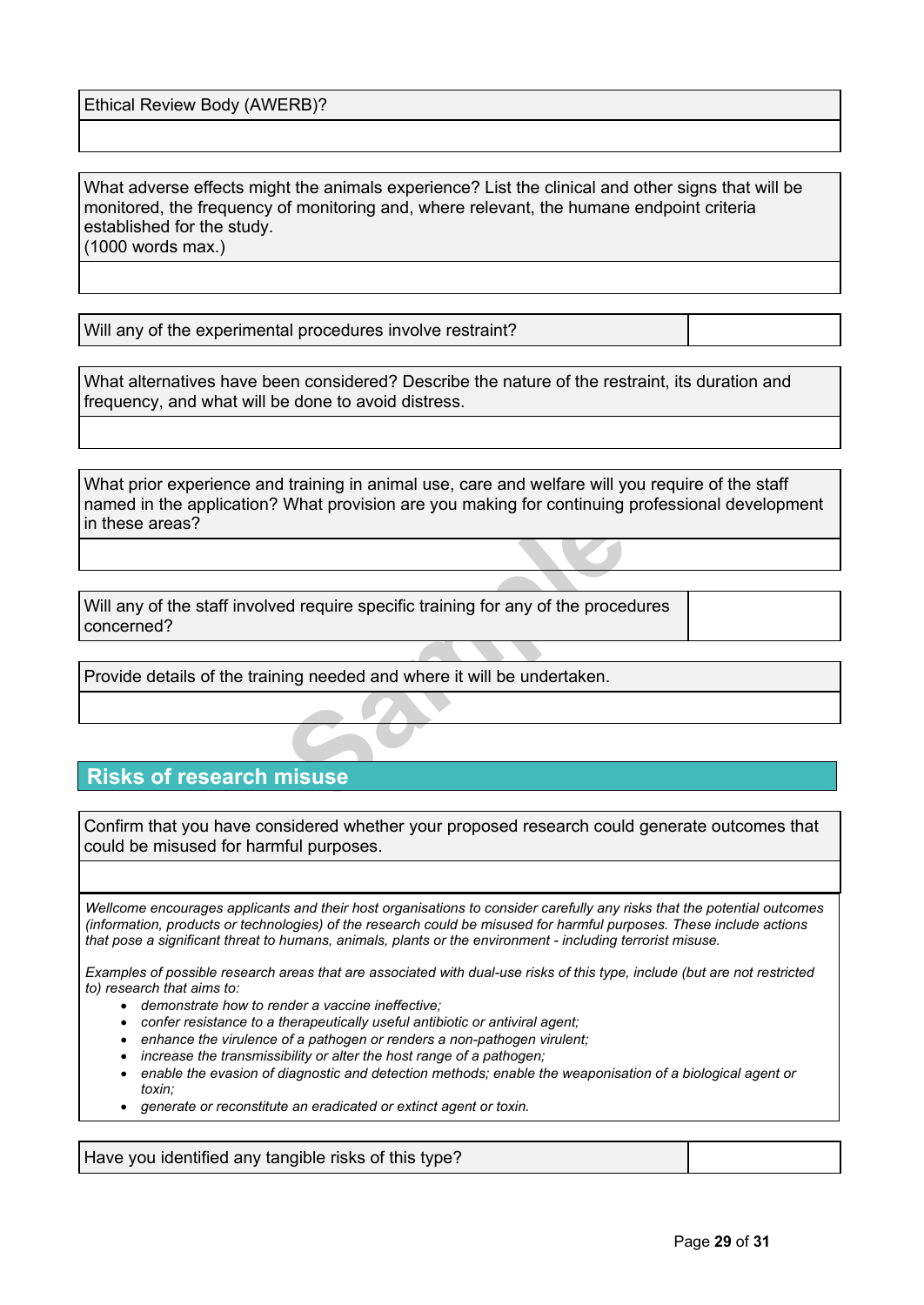Briefly describe these risks and explain how you and your organisation will manage them. (250 words max.)

Where you judge there are tangible (real and non-hypothetical) risks that the proposed research will itself generate outcomes that could be misused to cause harm, you (and your fellow researchers and host organisations) must take appropriate steps to monitor the research as it proceeds and minimise these risks. Risk mitigation could include establishing a process to review dual use risks on an on-going basis through the project and to gain independent expert advice as appropriate. You must also ensure that all members of your team are aware of these risks in progressing their research, and receive appropriate education and training on these issues. The identification of tangible risks in a research project should be clearly balanced against the benefits and value that is to be gained for health, science and society. We recognise that most research could conceivably generate results that might hypothetically be misused at some point in the future, and we are not asking applicants to appraise these kinds of remote and hypothetical risks. Refer to the joint BBSRC, MRC and Wellcome policy and position statement on managing risks of [research](https://wellcome.org/funding/managing-grant/managing-risks-research-misuse) misuse, and our *guidelines on good [research](https://wellcome.org/funding/managing-grant/policy-good-research-practice) practice.*

# **Freedom to operate/conflicts of interest**

**Describe any freedom to operate or other intellectual property related issues that might affect your ability to carry out the proposed research and/or to use, share or commercialise the research outputs. Explain how you will address these.**

In particular, consider the following:

 Will your research use technology, software, databases, materials or patented inventions that are owned or controlled by others and which you do **not** already have written permission to use?

following:<br>tollowing:<br>tollowing:<br>tollowing:<br>total controlled by others and which you do **not** already,<br>i.e., use, commercialisation and/or sharing of rese<br>ty, be subject to agreements with commercial,<br>sincludes arrangement Will the ownership, use, commercialisation and/or sharing of research outputs with the wider research community, be subject to agreements with commercial, academic or other organisations? This includes arrangements with collaborators named in this application. (250 words max.)

*Refer to Clause 8 of our Grant Conditions at [www.wellcome.org/funding/managing-grant/grant-conditions.](http://www.wellcome.ac.uk/funding/managing-grant/grant-conditions)*

Disclose all relevant information pertinent to your grant proposal, including proprietary information where appropriate, to provide the most comprehensive picture of how any commercial/IP matters may affect the delivery of your proposed *research and the subsequent use, commercialisation and/or sharing of your research outputs.*

If you are satisfied that there are no issues, enter N/A. If you have fully addressed such issues in your outputs management plan under the question on "Outputs management and sharing", then you may refer to that answer.

**Describe any conflicts of interest which might affect your ability to carry out the proposed research and/or to share or commercialise the research outputs. Explain how you and your organisation will manage these and how you will comply with your organisation's requirements in relation to conflicts of interest.**

In particular, consider the following: Does anyone involved in your project hold any consultancies, advisory roles, or equities in, or directorships of, companies or other organisations that might have an interest in the results of your proposed research?

Confirm in each case whether the conflict has been disclosed to your organisation. (250 words max.)

*Refer to our policy on conflicts of interest related to Wellcome-funded researchers and commercial organisations: [www.wellcome.org/funding/managing-grant/policy-relationships-between-trust-funded-researchers-and-commercial-](http://www.wellcome.ac.uk/funding/managing-grant/policy-relationships-between-trust-funded-researchers-and-commercial-organisations)*